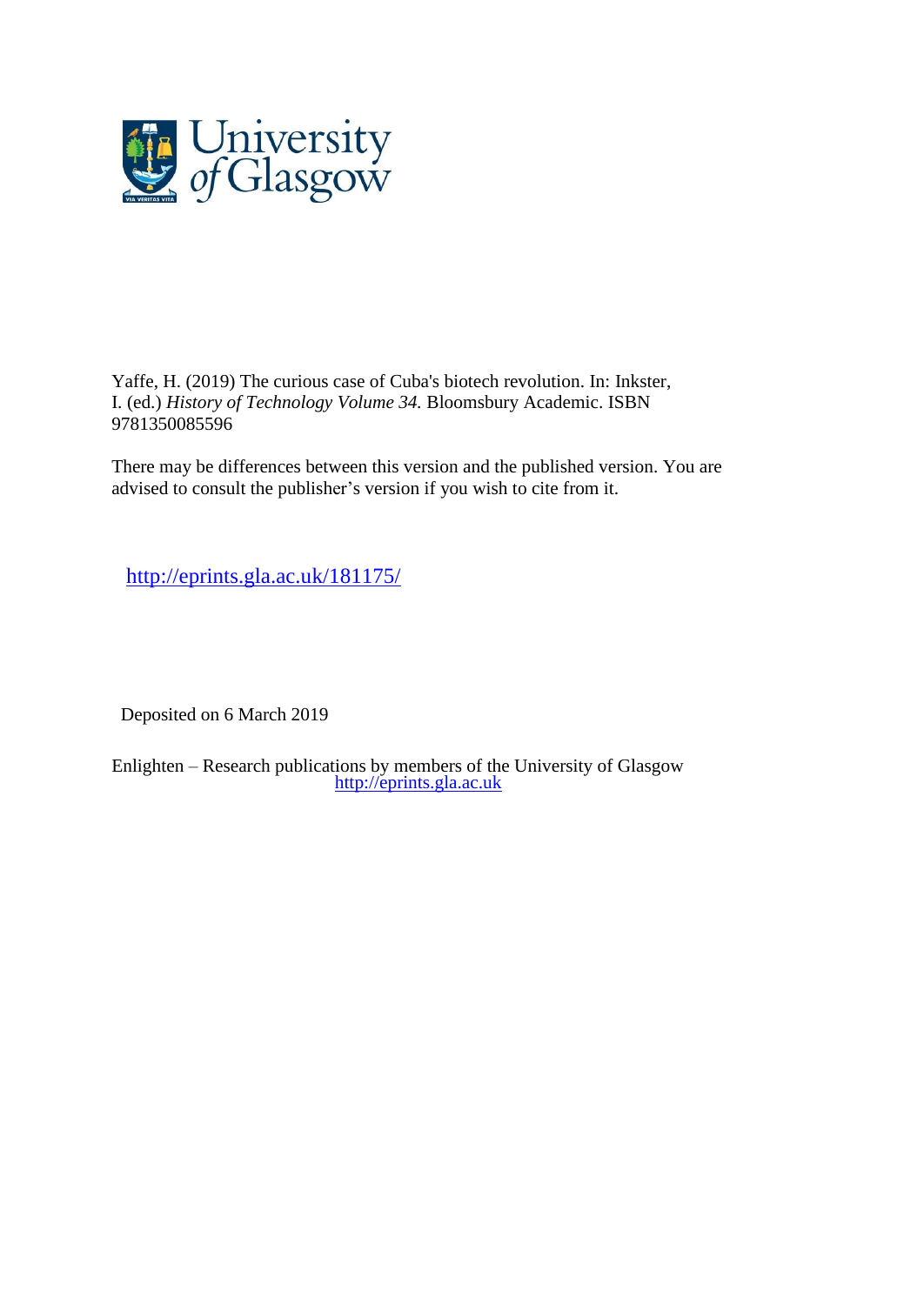# **The Curious Case of Cuba's Biotech Revolution Helen Yaffe, University of Glasgow**

In late September 2018, the first US-Cuban biotech joint venture was established to trial CIMAVax-EFG, an innovative Cuban lung cancer immunotherapy treatment, with the intention of delivering it to patients in the United States. Innovative Immunotherapy Alliance SA was set up by Buffalo-based Roswell Park Comprehensive Cancer Center and Havana's Centre for Molecular Immunology (CIM); two institutions which benefited from the tentative rapprochement between the US and Cuba in mid-December 2014. The sheer fact that such an entity should exist is scientifically and politically groundbreaking for several reasons: First, it testifies to the extraordinary development of biotechnology in Cuba, a case largely overlooked in medical science and business history literature on the field.<sup>1</sup> Havana's Scientific Pole, a complex in Western Havana which hosts over 50 major integrated research, education, health, and commercial biotech institutions, is not included in references to 20 global biotech regions.<sup>2</sup> Lara Marks' masterful 2015 history of the development of monoclonal antibodies (MABs) omits Cuban advances that have placed the island at the forefront of MAB-based immunology therapies.<sup>3</sup>

Second, despite the fact that for nearly 60 years the United States blockade has obstructed Cuba's foreign trade, external financing, technology transfers and scientific exchange, including in the medical field, it is the Cubans who have contributed the innovative science to this joint venture; they have cracked a difficult nut - using immunology therapy to combat cancer. Third, while global biopharma is associated with speculative, mostly private, capital, the Cuban industry is entirely stateowned and financed. The emergence of the Scientific Pole for example, was the result of state planning, not market forces attracting private interests to a given location. Cárdenas points out that 'the State is focused not only on fast returns, but also on long term socioeconomic targets'.<sup>4</sup>

Finally, Cuban 'exceptionalism' does not lie in the mere fact of government support and/or public funding for the biotech industry; several analysts have pointed to this feature in the United States and elsewhere. The exceptionalism lies in the political economy context; Cuba is a small island nation that can boast 'developed-country health outcomes despite its developing-country economy'.<sup>5</sup> Arguably this has been possible because it has a centrally-planned, state-controlled economy, and a development strategy which has prioritised healthcare, education, and research into science and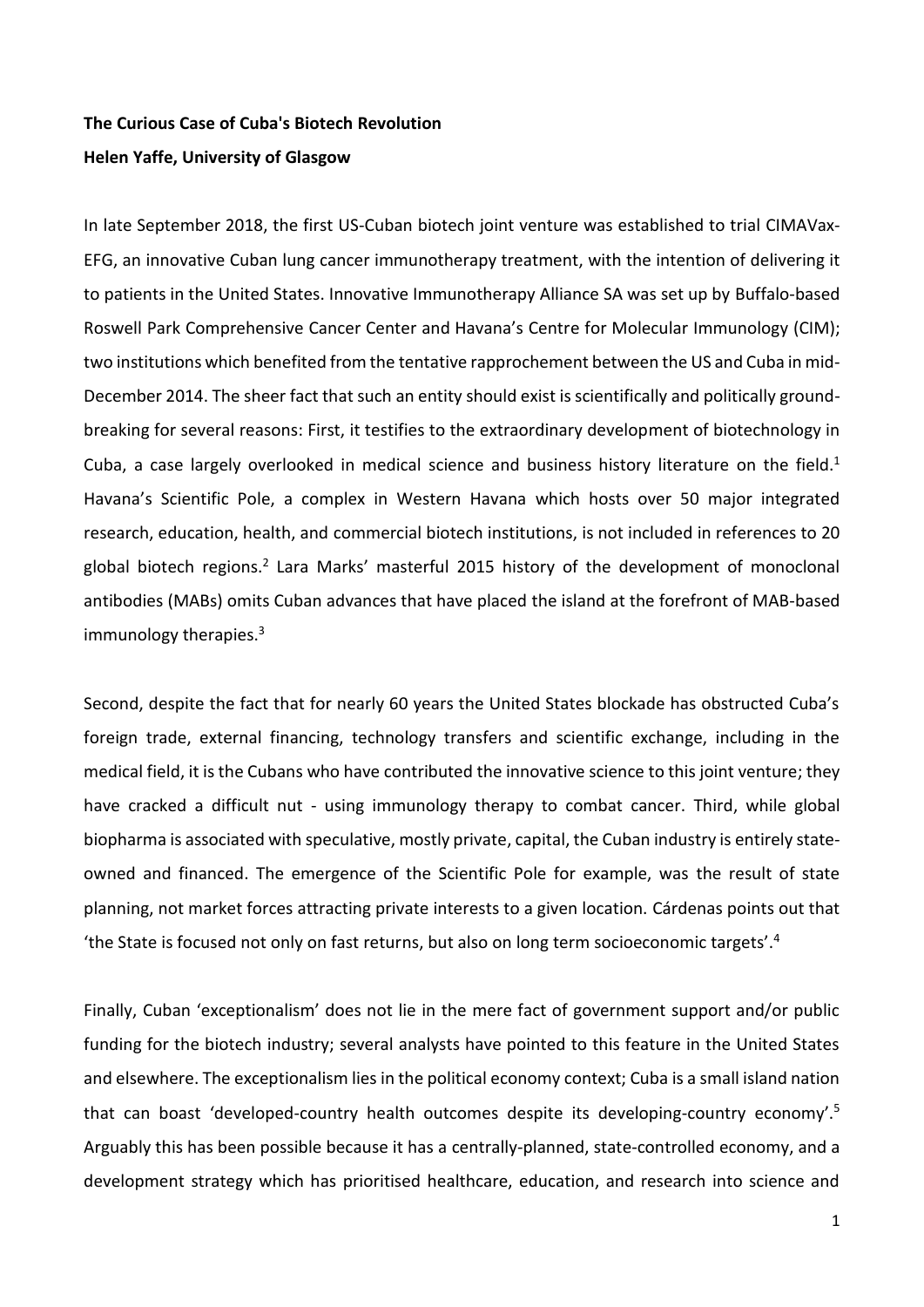technology from the early 1960s. The universalisation of (free) education, beginning with the Literacy Campaign of 1961 and the University Reform of 1962, generated a 'critical mass' of scientists, many of whom initially were sent abroad to study. The Revolution also committed to provide free public health and pursued a policy of 'medical internationalism' from the outset. But the global pharmaceutical industry is dominated by the United States, the country imposing the comprehensive blockade of the island. Thus, the development of a domestic capacity to produce medical drugs and supplies was an imperative forced on Cuba, particularly after the loss of Cuba's socialist trade partners around 1990. Beyond the political economy framework, also important is the historical context of Cuban medical science, with its focus on parasitology and immunotherapy and the fact that the biotech sector was initiated with researchers came from biophysics and nuclear physics. 6 While Cuban scientists claim that their biotech revolution, 'demonstrates the feasibility of developing a new industry in a developing country under foreign economic pressures', the specific historical and political context within which the sector developed mean that the Cuban case is difficult to emulate.<sup>7</sup>

Biotechnology is the application of biological knowledge and techniques pertaining to molecular, cellular, and genetic processes to develop products and services.<sup>8</sup> Biological research into genomes and cells does not constitute biotechnology unless it involves industrial production. In that sense, Biotechnology is a manufacturing process, but the transformation of the raw material into a final product is done inside a living cell.<sup>9</sup> The world's first biotechnology enterprise was established in the United States in 1976. Just five years later, in 1981, the Biological Front was set up to develop the industry in Cuba. This was the first time in its economic history that Cuba had incorporated itself into an emerging industrial sector. While most developing countries had little access to the new technologies (recombinant DNA, human gene therapy, biosafety), Cuban biotechnology expanded and took on an increasingly strategic role in both the public health sector and the national economic development plan.<sup>10</sup> It did so despite the US blockade obstructing access to technologies, equipment, materials, and even knowledge exchange.

Among Cuba's biotech innovations are the world's first Meningitis B vaccine, treatment for diabetic foot ulcers, vaccines for Hepatitis B and dengue, and the world's first human vaccine with a synthetic antigen (a vaccine against Haemophilus influenza type b, or Hib).<sup>11</sup> Today, Cuba is among world leaders in oncology drugs. In 2012, CIM patented the first therapeutic lung cancer vaccine. In examining the curious case of Cuba's biotech revolution, this article starts with an overview of the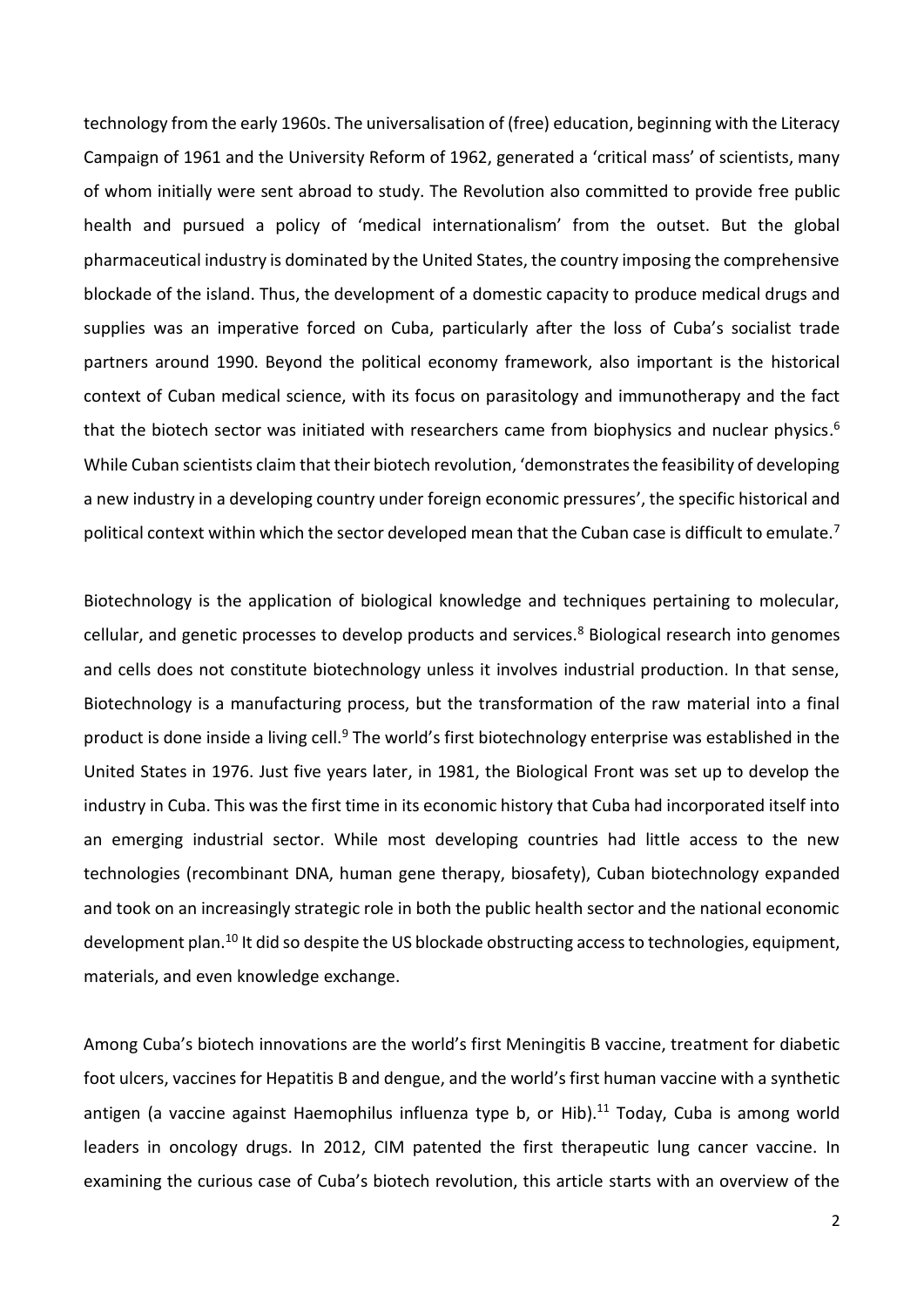industry in the advanced capitalist countries, particularly the United States, to better appreciate what makes the Cuban case so distinctive.

#### **The rise of the biotechnology sector**

California hosted the first and the largest biotech companies: Genetech was founded in San Francisco in 1976 by venture capitalist Robert A. Swanson and biochemist Herbert Boyer; and AMGen was set up in Los Angeles in 1980. Boston and San Francisco were leading biotech hubs early on and continue to be dominant. The location was no coincidence. These cities each have three of the nation's 20 topranked medical research institutions.<sup>12</sup> Biotech firms set up in close proximity to medical science research institutions (universities, hospitals, research centres) hosting the best scientists and facilities, 'and a globalising market where the best and the brightest from all over the world come to study<sup>'13</sup>. Those institutions receive government funding that runs into the billions of dollars annually. Studies have also shown the importance of access to local venture capital as a determinant of biotech firm location.<sup>14</sup>

In the early 20<sup>th</sup> century the US pharmaceutical industry developed in clusters between New York and Philadelphia, and these regions went on to develop substantial concentrations of biotech activity in the late 20<sup>th</sup> century.<sup>15</sup> San Diego, Seattle and Raleigh-Durham subsequently emerged as hubs. By 2002, these three cities had received 'an average of \$500 million annually in National Institutes of Health (NIH) funding (in 2001 dollars) for more than a decade and \$750 million new venture capital investment during the past six years, and each area also has one or more of the nation's 20 top ranked medical research universities'.<sup>16</sup> By the outset of the 21<sup>st</sup> century, the US biotech sector was concentrated in 9 of the country's 51 largest metropolitan areas.

Biotechnology took off in Europe in the 1990s, and subsequently in Japan, Singapore and China. By 2009, there were more biotech firms in Europe than in the  $US.17$  The character of the industries differed in that the US had twice as many publicly listed companies than Europe and more access to venture financing than the European industry. In 2008, three decades after the industry began, there were 1,754 biotech firms in the US, 371 of them publicly listed, and sector employment was hovering below 200,000.<sup>18</sup> But 'progress' was often evasive. Most small biotech firms were losing money. Half of US biotech firms formed since the 1970s had folded or were merged into other companies by 2000.<sup>19</sup> Internationally, the biotech sector did not achieve profits from product sales until 2009.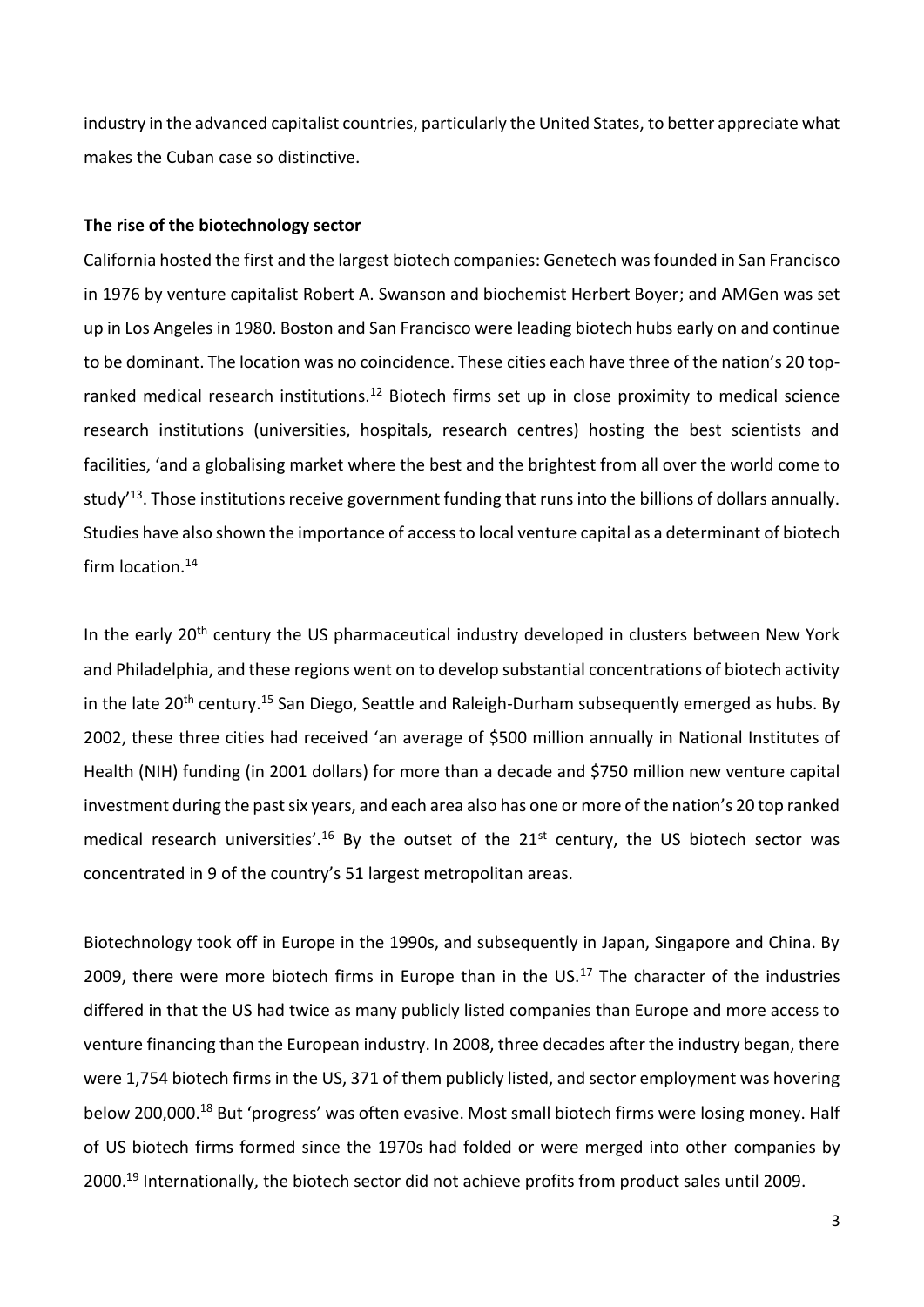Nonetheless, billions of dollars poured into the industry. Lazonick and Tulum refer to this as the 'Pisano Puzzle', after Harvard Professor Gary Pisano's 2006 book questioned why money from venture capital and big pharma flowed into an industry in which profits are so hard to come by.<sup>20</sup> The answer is the role of financial mechanisms such as Initial Public Offerings (IPOs), Special Purpose Entities (SPEs), Special Purpose Corporations (SPCs), and patents licenses, in permitting profits to be made from a high-tech sector with low productivity. Start-up firms typically depend on venture capital investment to underwrite their initial costs. Cortright and Mayer explain that once some promising products are developed, venture capitalists and other early-stage investors seek to recoup their investment (or a portion of it) by having the firm issue stock to the public in an 'initial public offering' (IPO).<sup>21</sup> However, biotechnology products can take up to 20 years to commercialise, and many will never reach that point. By 2002, only about 100 biotech-related drugs had reached the market in 30 years, with the top ten accounting for nearly all of the sales.<sup>22</sup> In 2011, Lazonick and Tulum pointed out that virtually all biopharma companies that do IPOs are product-less: 'Rather than waiting 10-20 years to see whether a commercial drug will in fact be produced, the existence of a speculative stock market provides [venture capital and big pharma] with a mode of exit from their investments by mean of an IPO'.<sup>23</sup> Without such mechanisms, capital may never have been made available.

The 1971 establishment of the NASDAQ stock exchange, for financing risk-intrinsic high-tech businesses, and the rising power of financial capital since the early 1980s, shaped the emerging biotechnology sector. 'The stock exchange has become an instrument for subordinating corporations to the management norms and profitability standards requested by the shareholders…the evolution of the biotechnology industry clearly illustrates these findings', concludes Christian Zeller.<sup>24</sup> However, this relationship hides the vital role of US government policy in almost every stage of the biotech industry.

## **Public money for private profit?**

Cortright and Mayer list the forms this take: the government heavily subsidises the training of medical researchers; US patent policy is set by Congress and administered by the US Patent and Trademark Office; the Food and Drug Agency (FDA) has to approve most biotech products and regulates conditions for manufacturing and advertising to consumers; decisions on healthcare and what drugs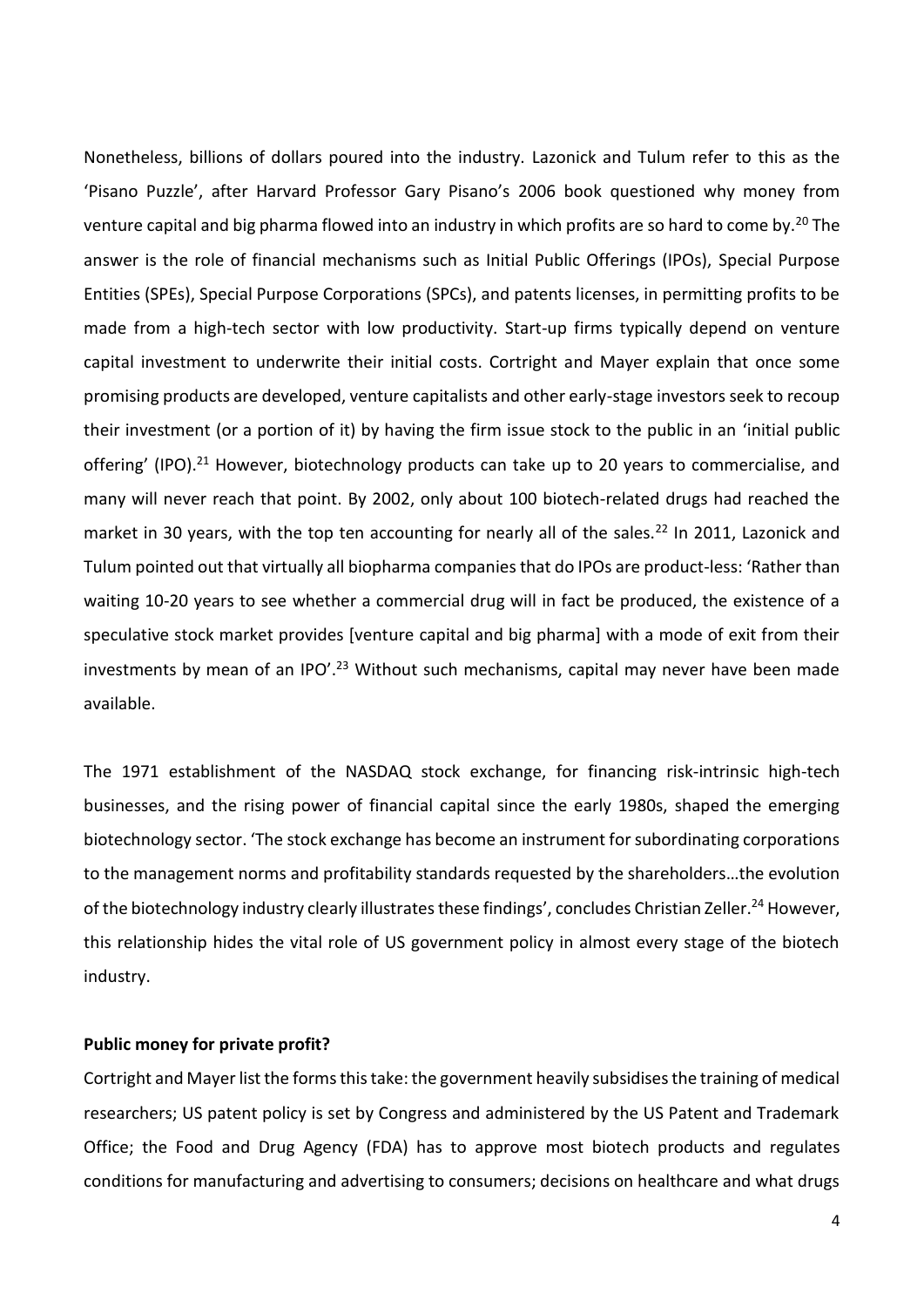or therapies to include on national health care programmes like Medicare and Medicaid are decisive.<sup>25</sup> Lazonick and Tulum conclude: 'The biopharmaceutical industry has become big business because of big government [and] remains highly dependent on big government to sustain its commercial success.'<sup>26</sup>

The US government funds basic science through National Institutes of Health. Between 1978 and 2004, NIH spending on life sciences totalled \$365 billion in 2004 dollars.<sup>27</sup> US institutions provide legislative support for the private biotech sector; the 1980 Bayh-Dolye Act gave universities and hospitals clear property rights to new knowledge that resulted from federally-funded research. Also in 1980, the Supreme Court decision in Diamond vs. Chakrabarty ruled that genetically engineered life forms are patentable. The Orphan Drug Act of 1983 provided generous tax credits for pharmaceutical companies that develop drugs for rare diseases. By 2008, orphan drugs accounted for 74% of total revenues and 75% of product revenues of the six leading companies.<sup>28</sup>

Lazonick and Tulum argue that these financial mechanisms and the wide scope of IP protection in biotechnology has become an obstacle to follow-on innovation, by limiting the new entrants who would compete to produce better and cheaper drugs, while financial speculation permits stockmarket investors to reap huge rewards by trading biopharma stock, even in the absence of a commercial product. A similar view is strongly held by the Cuban medical scientists. Certainly, the absence of such financial mechanisms has contributed towards the distinctive character of their biotechnology industry. However, biopharma developments on the island also build upon a long history of infectious disease vaccinations. And that story begins in the nineteenth century.

## **The historical trajectory of Cuban medical science**

Three private science institutes were set up in  $19<sup>th</sup>$  century Cuba,<sup>29</sup> but the best known medical scientist of the century is Carlos Finlay who was born in colonial Cuba in 1833 to a Scottish father and a French mother. In 1881, Finlay presented a ground-breaking theory that the transmission vector, or carrier, of yellow fever was the mosquito. The following year, Finlay identified the *Aedas aegypti* mosquito as the culprit, and recommended controls to halt the spread of the disease. His finding was described as the greatest advance in medical science since the discovery of the smallpox vaccine in 1796.<sup>30</sup> Following Cuba's formal independence, between 1902 and 1909, Finlay served as Cuba's chief health officer.<sup>31</sup>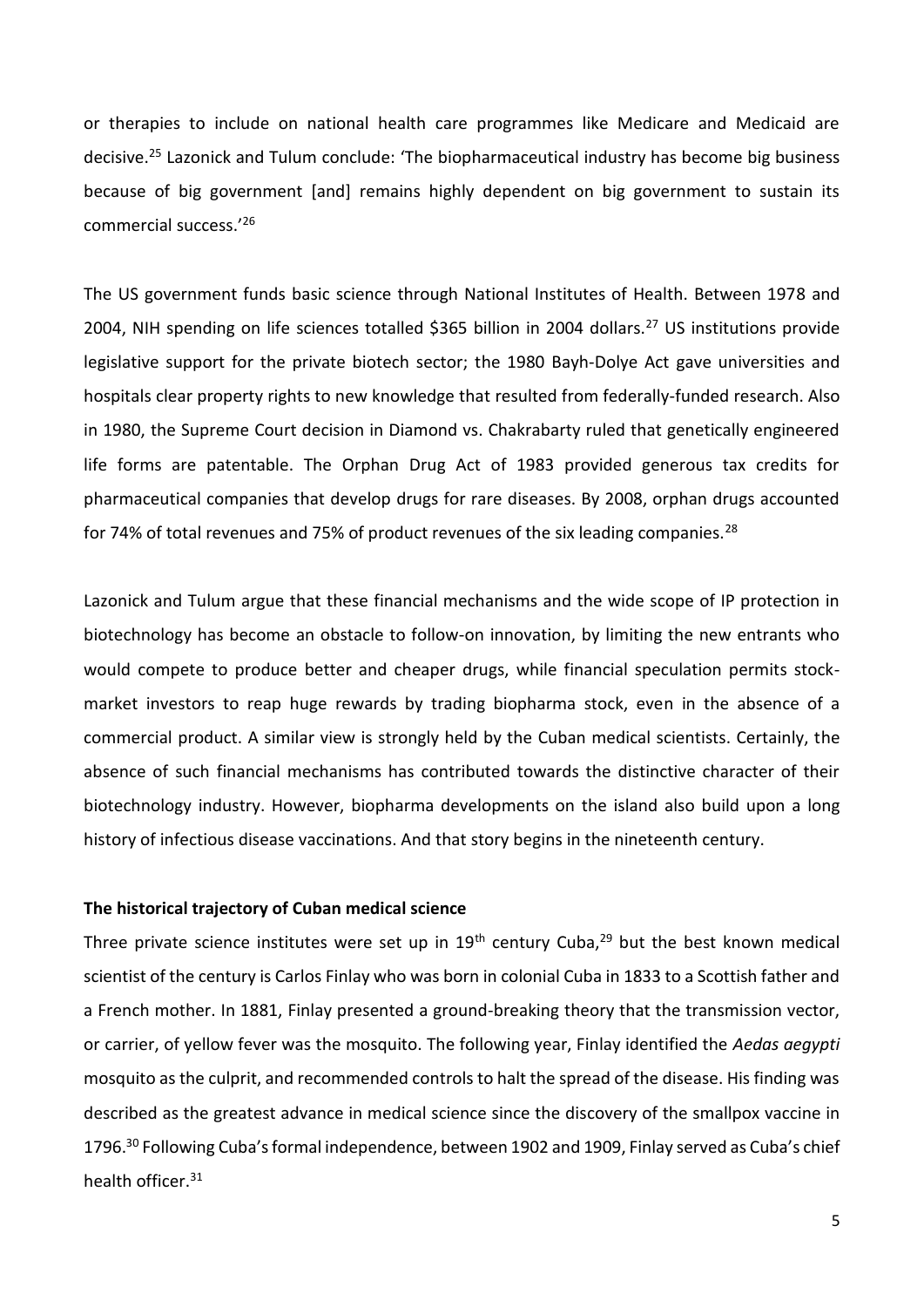There were other outstanding individuals in the decades that followed, but the period between Cuban 'independence' in 1902 and the Revolution of 1959 were austere years for medical science. The country had only three universities; in Havana, Oriente (Santiago) and Villa Clara (set up in 1952), and they conducted little medical research. In 1937, Dr Pedro Kouri privately founded the Institute of Tropical Medicine, which did conduct investigations and earned a good international reputation among parasitologists and other specialists of Tropical Medicine.

Private medical clinics thrived, largely by offering US clients' services at lower cost than home, or services not available in the US. $32$  There was a tradition of eminence in surgery. The big money spinner was cosmetic surgery which generated \$5 million a year between 1948 and 1958. The main causes of childhood death on the island were parasitic infestation, gross malnutrition and enteric infections, leading to diarrhoea and dehydration. But the paediatrics department at the University of Havana Medical School barely addressed these ailments. Instead it specialised in hyperactivity and leukaemia.

There was also a medical focus on the diagnosis and treatment of cancer. Created in 1925, the League against Cancer in Cuba secured private funding to set up the hospital 'Calixto Garcia' where prestigious Cuban medics held private clinics. In 1929, the Institute of Cancer was set up, the first to treat malignant growths. Subsequently two more oncology centres were founded, mainly to treat patients in the advanced stages of cancer. Most of the doctors did not receive payment; this was philanthropic work. They did teach, however, and exchanged scientific information and experiences with oncology centres in developed countries.

The 1950 report by the Truslow Commission of the International Bank of Reconstruction and Development declared that 'the Mission could not find any suitable applied research laboratory, public or private, in Cuba'.<sup>33</sup> Three years later, the 1953 census recorded that 60% the population had between three years and no education.<sup>34</sup> Just over 1% of Cubans had university education, and of those only 1.7% were science students who mostly graduated without practical experience.

### **Revolutionary change from 1959**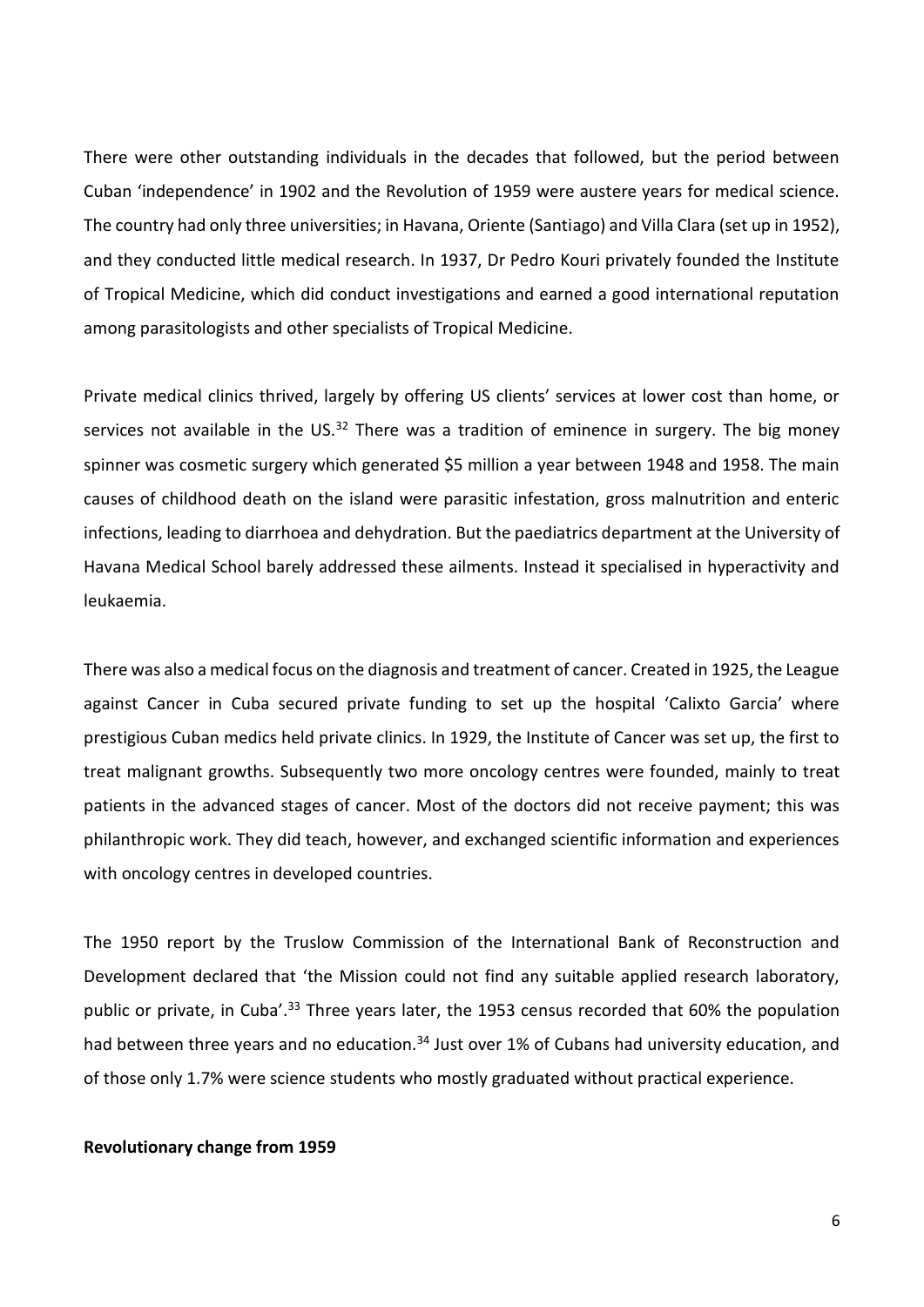Speaking at the Cuban Academy of Sciences in mid-January 1960, one year after the Rebel Army took power, Fidel Castro declared: 'The future of Cuba will be a future of men of science.' This must have seemed like a pipe dream, given the backward state of Cuban scientific research and generally low level of education. The Revolution, declared Castro, was sowing opportunities for intelligence. It needed thinking men who would put their intelligence to 'good', on the side of 'justice', in the interests of the nation.

Initiated the following January, the literacy campaign of 1961 reduced illiteracy from 24% to 4% in Cubans over-ten years old within one year. It was followed by the University Reform Law in January 1962, which removed their traditional autonomy and, by eliminating fees and facilitating access at all levels, opened the universities to the children of workers, peasants and non-white Cubans. Courses were introduced to train the specialists required for the Revolution's economic development plans. In 1962 the Cuban government created the National Commission for the Academy of Sciences of Cuba. New schools, colleges and universities were built, new teachers trained. Thousands of Cuban students studied in the socialist bloc countries, while others received scholarships from the west. Free, universal public healthcare provision was introduced.<sup>35</sup> From 1962 a national immunisation programme provided all Cubans with eight vaccinations free of charge. Infectious diseases were rapidly reduced, then eliminated, including polio (eliminated 1962); malaria (1968); diphtheria (1971); measles (1993); pertussis (1994); and rubella (1995).<sup>36</sup>

#### **Guevara: revolutionary, medic, industrialist**

In 1959, Cuba was dependent on US pharma for medicines. The market was dominated by two firms which made exorbitant profits. The industry was expropriated by revolutionary decree, putting production and distribution of medicines into government hands. It fell under the jurisdiction of Ernesto 'Che' Guevara as Minister of Industries. In his pre-revolutionary life, Guevara had graduated as a medic and researched allergies, asthma, leprosy and nutritive theory. As Minister, he set up nine research and development institutes, including, in 1963, the Institute for the Development of the Chemical Industry to foster the industrial application of human and animal anti-biotics.<sup>37</sup> While progress was limited, the institute established a research methodology which later became a distinctive feature of Cuban biotechnology. 'The idea was excellent', claims Tirso Saenz, then Guevara's Vice Minister of Science and Technology, 'to make an institution with what they call a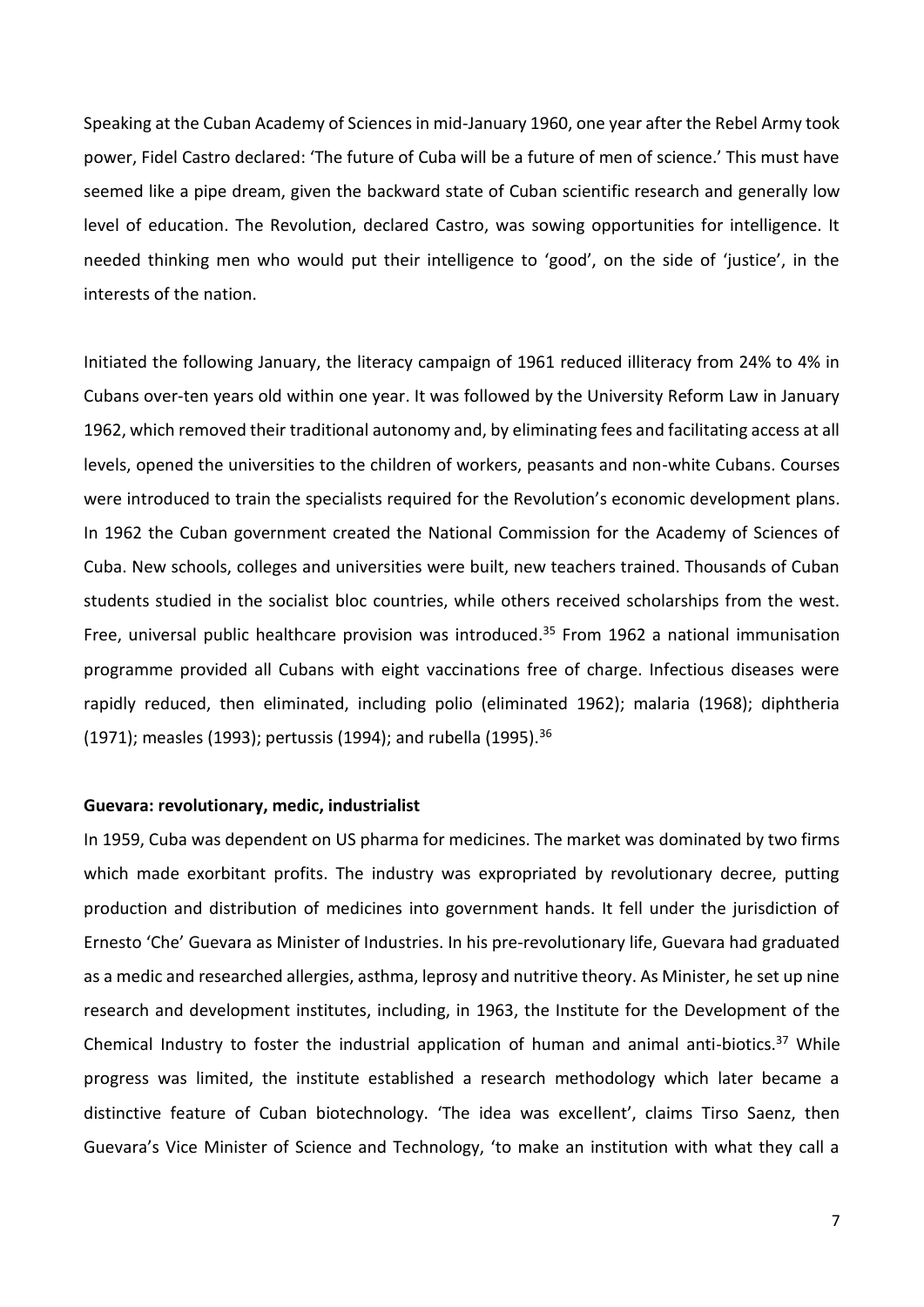complete cycle of innovation. The institute develops products at a scale where it can build pilot plants which, if successful, are turned into production plants.<sup>'38</sup>

Guevara commandeered an abandoned farm, to use for socio-productive and botanical experiments.<sup>39</sup> The personnel were students from the Rebel Army School, and they were joined by Chinese medical scientists, a Cuban post-doctoral researcher and three agronomy engineers. From the farm two dozen varieties of medicinal plants were supplied to scientists conducting laboratory experiments in the Hospital of Oncology in Havana. The fourth floor of the Hospital had 40 scientists working under Guevara's directives on laboratory experiments with plants, animals and raw materials.<sup>40</sup>

Guevara left Cuba in 1965 and the farm was transferred to the newly established National Centre for Scientific Research (CENIC), set up to initiate biological studies and a new scientific infrastructure. The directors in the post-1980 biotechnology institutes all began as students in CENIC.<sup>41</sup> Throughout the 1960s and 1970s, thousands of Cubans trained as scientists and engineers. Cuba achieved 1.8 researchers per 1,000 inhabitants, well above the Latin America mean (0.4) and close to that of Europe  $(2.0).^{42}$  Among the many institutions created was the National Council of Science and Technology, in 1975, the same year that a new national scientific policy was approved at the First Congress of the Cuban Communist Party.

By the 1980s Cuba had the health profile of a highly developed country, having eliminated most infectious and poverty-related diseases, so that ailments like cancer, diabetes and heart disease became priorities, on a par with the developed capitalist world. These conditions are expensive to treat. Additionally, a new law passed by US President Reagan in 1982 prohibited foreign nations from exporting goods and equipment to Cuba if any part or process in its manufacture had been mediated by US companies or individuals. Cuban subscriptions to US science and technology journals could not be honoured.<sup>43</sup>

## **The curious origins of Cuban biotechnology**

Cuba's biotechnology sector emerged independently from both the Soviet Union and the corporate capitalist model in the US and Europe.<sup>44</sup> Driven by public health demand, it has been characterised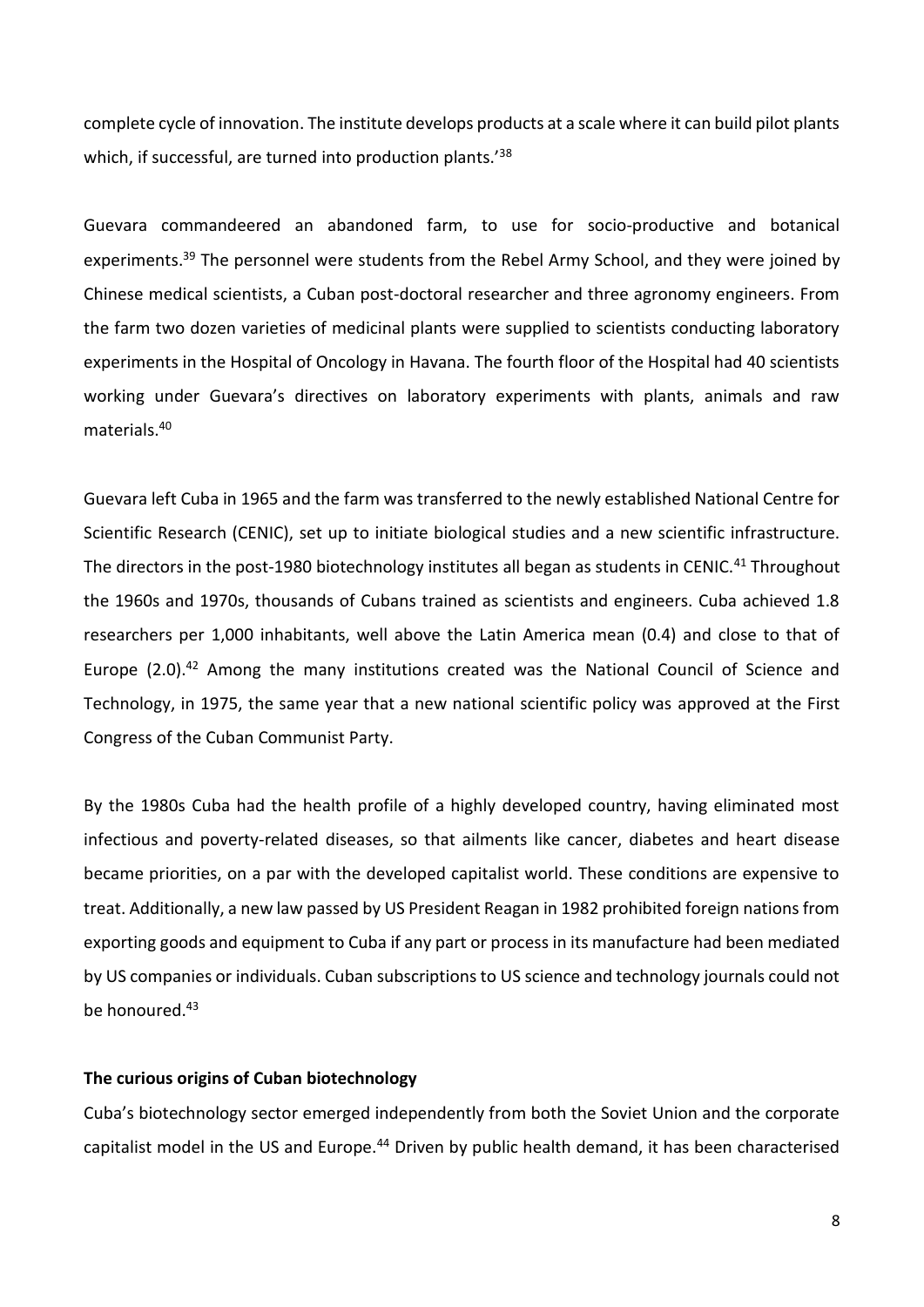by the fast track from research and innovation to trials and application. This is illustrated by the story of how interferon was used to arrest a deadly outbreak of the dengue virus in 1981.<sup>45</sup>

Interferons are 'signalling' proteins produced and released by cells in response to infections (viruses, bacteria, parasites and tumour cells) which alert nearby cells to heighten their anti-viral defences. They were first identified in 1957 by Jean Lindenmann and Aleck Isaacs at the National Institute of Medical Research in London during their research into 'viral interference' - the process by which a cell that is infected by one virus can produce an immune response which protects it from another virus. Following this breakthrough, in the 1960s Ion Gresser, a US-researcher in Paris, showed that interferons stimulate lymphocytes that attack tumours in mice.

In 1970s, US oncologist Randolph Clark Lee, Director of a Cancer Hospital in Houston, Texas, took up this research. Catching the tail end of US President Carter's improved relations with Cuba, Clark joined a delegation to visit the island's health facilities. During the trip Clark met with Fidel Castro and convinced him that interferon was *the* wonder drug. Clark offered to host a Cuban researcher at his hospital. Castro persuaded him to take two. Shortly afterwards, a Cuban doctor and a haematologist spent time in Clark's laboratory. He gave them the latest research about interferon and put them in contact with Kari Cantell, the researcher who, in the 1970s, had isolated interferon from human cells. Cantell's commitment to global health led him to share his breakthrough without patenting his interferon procedure. In March 1981, six Cubans spent 12 days in Finland learning to produce large quantities of interferon. They were from the first generation of medical scientists entirely trained under the Revolution of 1959.

In April 1981, the day after returning from Finland, the Cubans moved into 'House 149', a former mansion converted into an interferon laboratory, which became the Centre for Biological Studies. Fidel Castro visited them frequently, securing them the resources they required. Within just 45 days the Cubans had produced their first Cuban batch of interferon. Safety and sterility tests were performed on mice before three of the scientists inoculated themselves. They experienced a slight rise in temperature, nothing worse. The laboratory in Finland confirmed the quality of their interferon.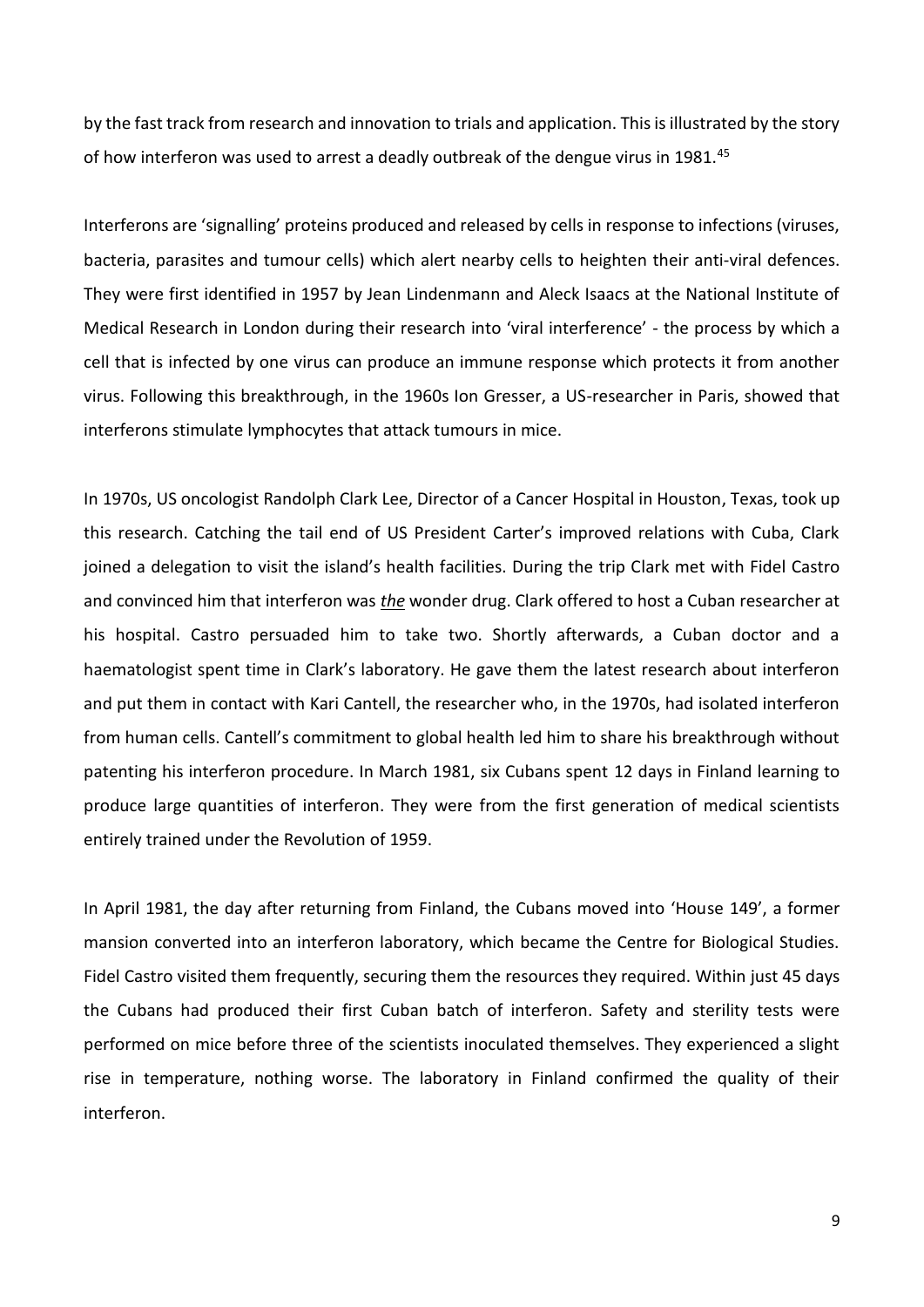Just in time, it turned out. Weeks later Cuba was struck by an epidemic of dengue, another disease transmitted by mosquitos. Notably, it was the first time this particularly virulent strand, which can trigger life-threatening dengue haemorrhagic fever, had appeared in the Americas. The epidemic affected 340,000 Cubans with 11,000 new cases diagnosed every day at its peak.<sup>46</sup> 180 people died, including 101 children. The Cubans suspected the CIA of releasing the virus. Castro announced: 'We share the people's convictions and strongly suspect that the plagues that have been punishing our country, especially the hemorrhagic [*sic*] dengue, could have been introduced into Cuba, into our country, by the CIA'.<sup>47</sup> The US State Department flatly denied it, although a recent Cuban investigation claims to provide evidence that the epidemic was introduced from the US.<sup>48</sup>

At the height of the epidemic, Cuba's Ministry of Public Health (MINSAP) authorised the scientists in House 149 to use interferon to halt it. This was done at great speed. They found that in advanced cases of dengue, interferon was not useful, but in recent infections in children, it cut short cases of haemorrhagic dengue shock. Mortality declined. In their historical account, Cuban scientists Caballero Torres and Lopez Matilla claim: 'It was the most extensive prevention and therapy event with interferon carried out in the world. Cuba began to hold regular symposia, which quickly drew international attention'.<sup>49</sup> The first international event in 1983 was prestigious; Cantell gave the keynote speech and Clark attended with Albert Bruce Sabin, the Polish American scientist who developed the oral polio vaccine that has helped to nearly eradicate the disease globally.

Convinced about the contribution and strategic importance of innovative medical science, the Cuban government set up the 'Biological Front' to develop the sector. In January 1982, the Centre for Biological Studies moved from House 149 into a newly built and better-equipped laboratory, with 80 researchers. Cuban scientists went abroad to study, many in western countries. Their research took on more innovative paths, as they experimented with cloning interferon. By the time Cantell returned to Cuba in 1986, the Cubans had developed a second generation interferon cloned in yeast.<sup>50</sup>

In 1982, the United Nations Industrial Development Organisation (UNIDO) launched a competition for an internationally-funded project to foster biotechnology in the 'Third World'. UNIDO's International Centre for Genetic Engineering and Biotechnology was to facilitate North-South knowledge transfer and cooperation in science. Reagan's 1982 measures tightening the US blockade gave Cuba an additional incentive to apply. In 1984, the fund was awarded to a joint application by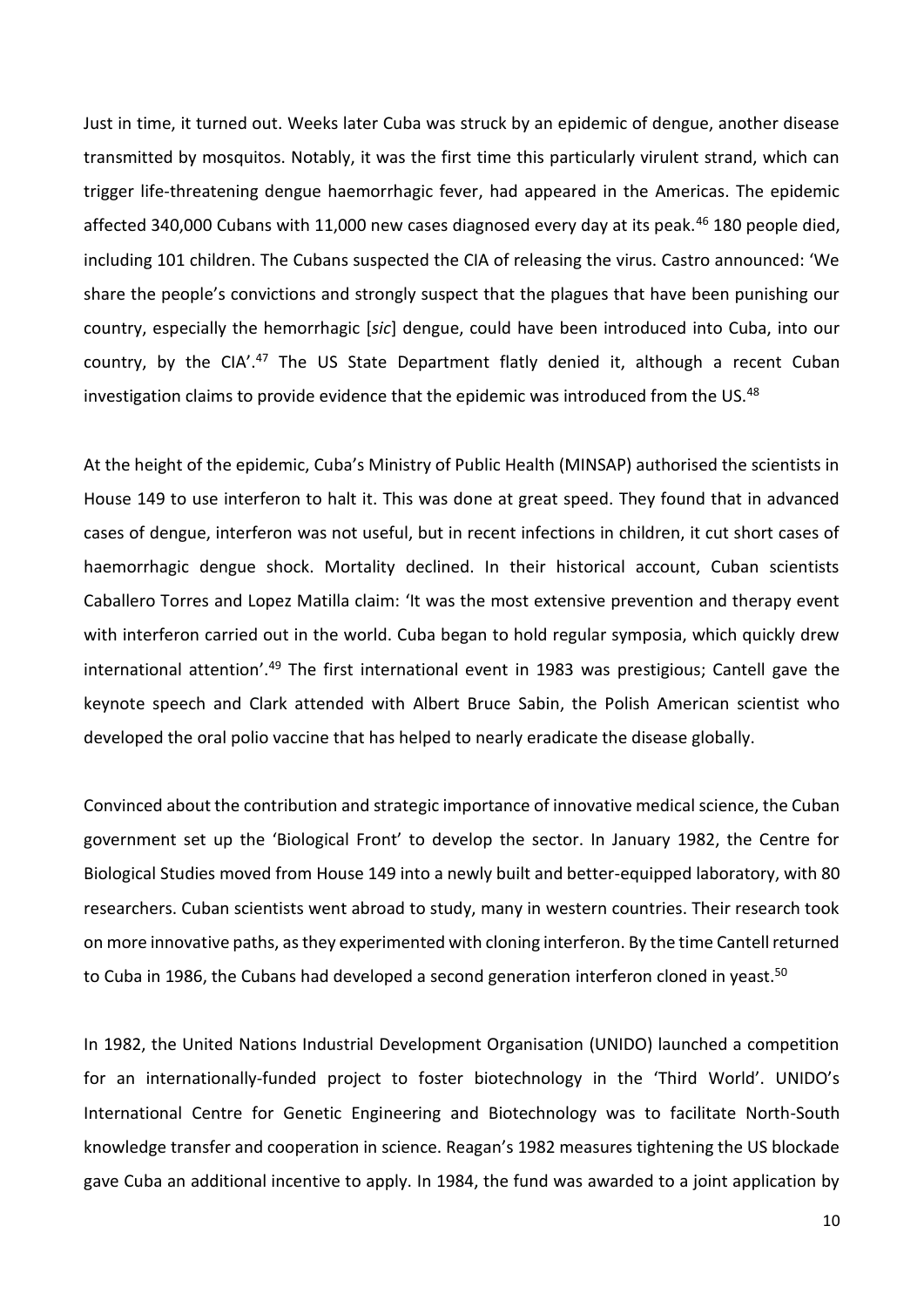India and Italy. However, the Cubans, and most emphatically Fidel Castro, decided to proceed without support. Construction immediately began on Cuba's showpiece Centre for Genetic Engineering and Biotechnology (CIGB), to work in biology, chemical engineering and physics. It opened just two years later in 1986. By then Cuba was submerged in another health crisis, a serious outbreak of Meningitis B, which further spurred Cuba's biotechnology sector.

#### **Cuba's Meningitis Miracle**

In 1976, Cuba was struck by meningitis B and C outbreaks. <sup>51</sup> Since 1916 only a few isolated cases had been seen on the island. At that point, internationally, vaccines existed for Meningitis A and C, but not for B. Cuban health authorities secured a vaccine from a French pharmaceutical company to immunise the population against type C Meningitis. However, in the following years, cases of type B Meningitis began to rise. With infections and fatalities on the increase, in 1983 MINSAP established a team of specialists from different medical science centres, led by a woman biochemist, Concepción Campa, to work intensively on finding a vaccine. By 1984 Meningitis B had become the main health problem in Cuba. After six years of working around the clock, in 1988, Campa's team produced the world's first successful Meningitis B vaccine. Again, the scientists tested the vaccine on themselves, and their own children, before beginning clinical trials. Between 1987 and 1989, a randomised, double-blind controlled trial of the vaccine efficacy took place, with over 100,000 students aged 10 to 14 years. The results showed the vaccine to be 83% effective. Another member of Campa's team, Dr Gustavo Sierra recalled their joy: 'this was the moment when we could say it works, and it works in the worst conditions, under pressure of an epidemic and among people of the most vulnerable age.'<sup>52</sup>

MINSAP decided that more lives would be saved by starting nationwide vaccinations immediately with an 83% effective vaccine than delaying until a more effective one was produced (or not). During 1989 and 1990, three million Cubans, those most at risk (children and young people), were vaccinated. In the roll out, the efficacy ranged from 83% to 94% in difference provinces. No severe reactions occurred and another severe disease outbreak had been halted. Subsequently, 250,000 young people were vaccinated with the VA-MENGOC-BC vaccine, a combined Meningitis B and C vaccination. It recorded 95% efficacy overall, with 97% in the high-risk three months to six years age group. Cuba's Meningitis B vaccine was awarded a UN Gold Medal for global innovation. This was Cuba's meningitis miracle.<sup>53</sup>

11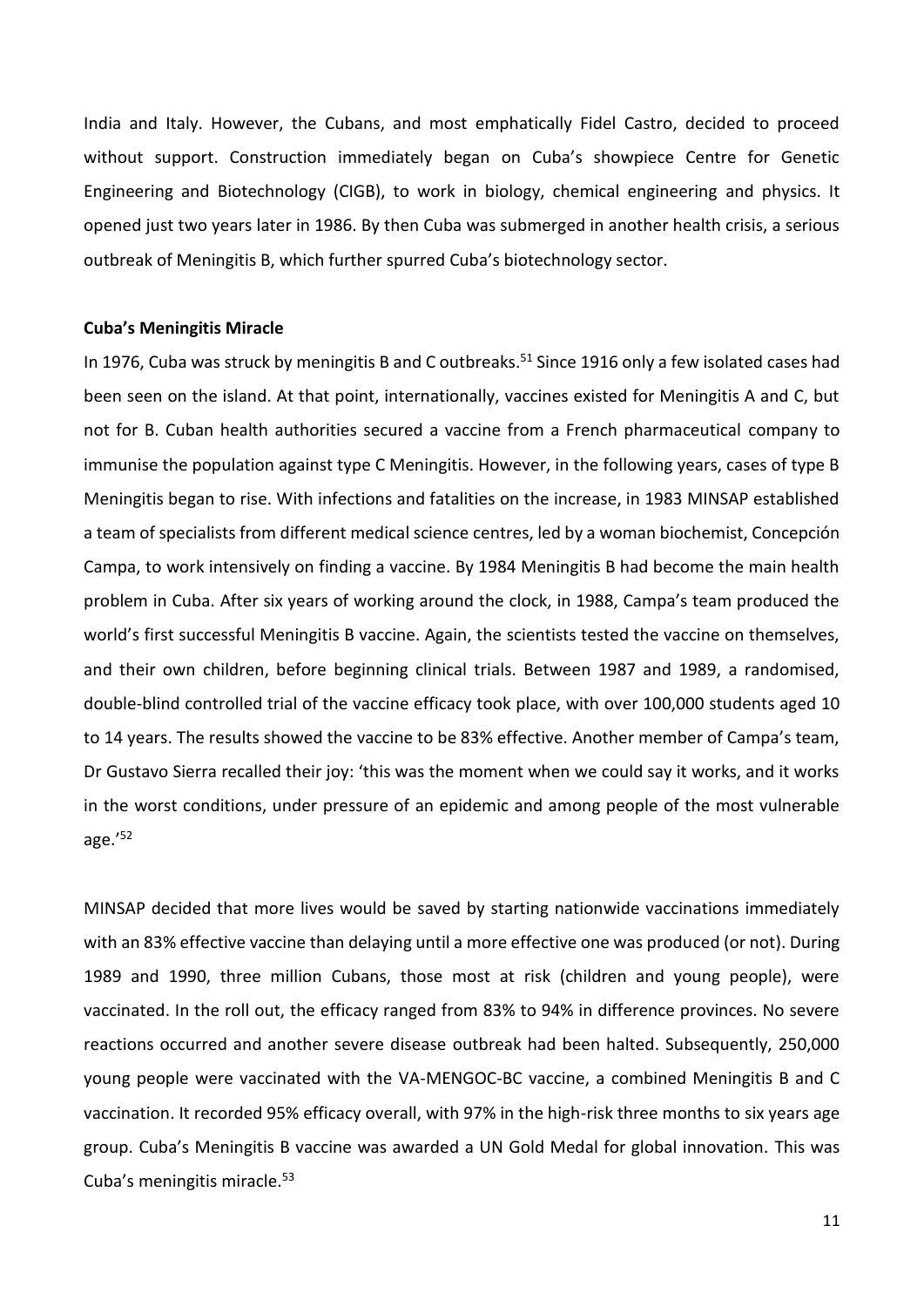'I tell colleagues that one can work 30 years, 14 hours a day just to enjoy that graph for 10 minutes,' says Agustin Lage, Director of the Centro for Molecular Immunology (CIM), referring to an illustration of the rise and sudden fall of Meningitis B cases in Cuba. 'Biotechnology started for that. But then the possibilities of developing an export industry opened up, and today, Cuban biotechnology exports to 50 countries.'<sup>54</sup> This possibility came about after an outbreak of Meningitis B in Brazil a few years later. 'The Brazilians bought the Cuban vaccine. It was a huge purchase and that money was invested in expanding the biotechnology industry here', says Lage.

By 1986, Cuba had 39,000 scientific workers; one for every 282 people. 23,000 were involved in research. Thousands had been trained abroad, mainly in the socialist countries, but also in Western Europe. The revolutionary government's investments in education and public health had created the 'critical mass' necessary for further progress in medical science. The Biological Front invested \$1 billion to develop a biotechnology industry between 1981 and 1989, including establishing the Western Havana Scientific Pole, known as Science City, between 1986 and 1991.<sup>55</sup>

## **Science City**

Science City is a cluster of biotechnology institutions that co-ordinate and integrate their work. Centre directors met monthly to discuss projects and exchange information in meetings attended by top government officials, including Fidel Castro. Thousands of housing units were constructed locally to enable the institution's employees, working daily shifts of 14 hours, to walk to work. At the centre of Science City is the CIGB, which received the greatest investment in a Cuban science institution. Other institutions followed:

- 1987, the Centre for Immunoassay: to manufacture computerised and automated equipment for biochemical tests and screenings to detect pathologies.
- 1989, the National Centre for Meningococcal Vaccines: for research and production of the VA-MENGOC-BC vaccine and other human vaccines. It was renamed the Finlay Institute (to honour Carlos Finlay) in 1991.
- 1990, the Cuban Centre for Neuroscience: for the diagnosis and treatment of brain diseases.
- 1992, the Centre of Biopreparados: to produce Cuban biologicals.
- 1994, Centre of Molecular Immunology.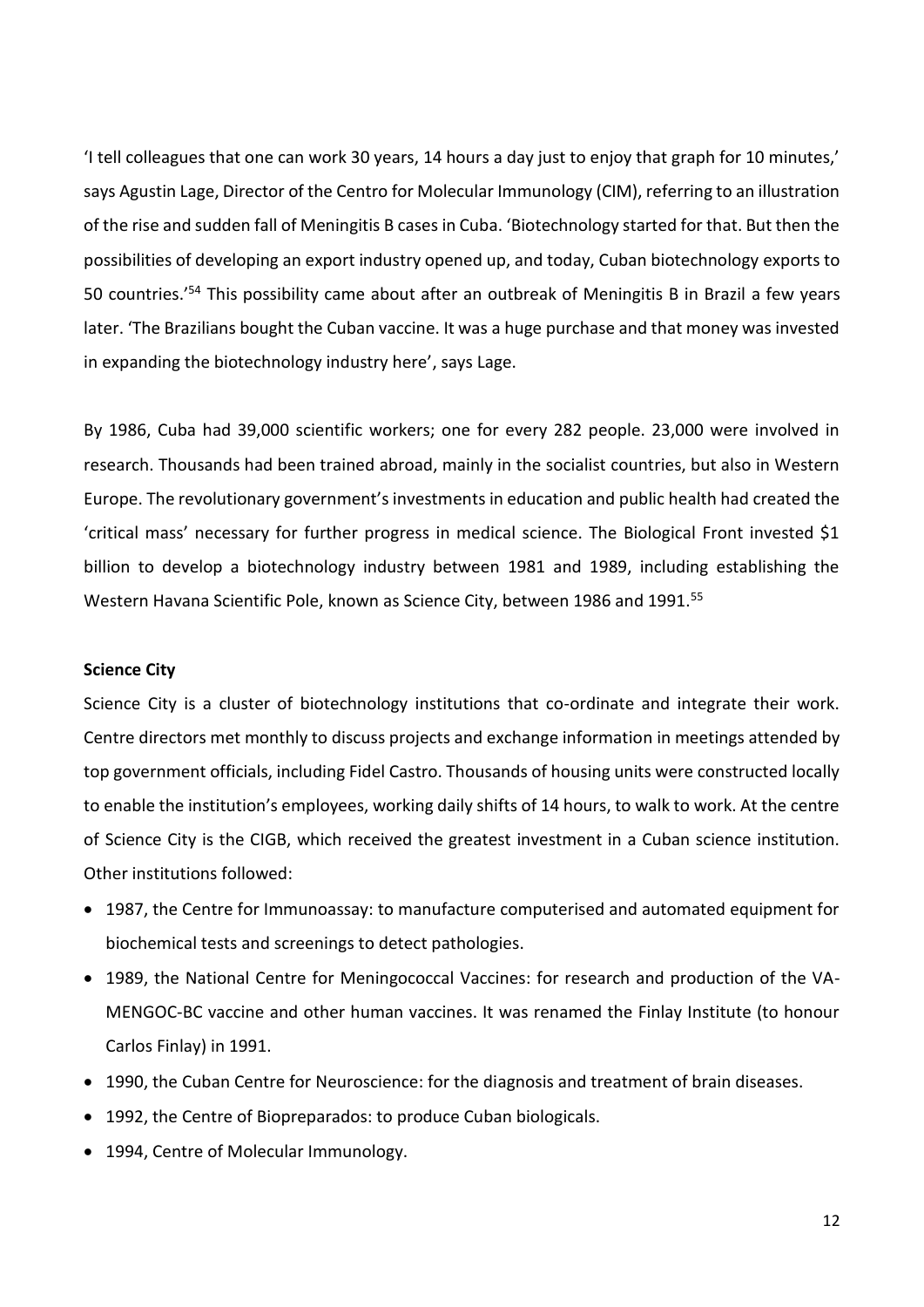Along with the pace of these state investments, the astonishing fact is that they took place in the midst of Cuba's most acute economic crisis: the Special Period which began in autumn 1990, as the case of Cuba's Centre for Molecular Immunology shows.

#### **Oncology meets biotechnology**

In the 1980s, biotechnology and oncology began to converge globally. In Cuba's National Institute of Oncology and Radiobiology (which emerged from the Hospital of Oncology that Guevara had once commandeered), Lage was among a group of young scientists working on an experimental project into the role of immunology to fight cancer. In the early 1980s, INOR developed and trialled the first Cuban monoclonal antibodies (MABs) – clones of single antibody cells - with multiple medical uses. By the late 1980s, MABs were used for detecting malignant tumours and preventing organ rejection in Cuban transplant patients.<sup>56</sup> After a visit to INOR in 1989, Fidel Castro recommended expanding the institution, integrating it into the Scientific Pole, and providing it with industrial production capacity and authorisation to export. Construction began in 1991. In December 1991, when the USSR collapsed, only the prefabricated columns of the new Centre of Molecular Immunology (CIM) had been laid. Nonetheless, Fidel would not allow the project to be halted. Lage describes this as: 'a very audacious decision, when the country had no financial resources to say "this centre has to be completed". It was a Fidel's decision, a kind of offensive defence.<sup>'57</sup> The fact that the sector was entirely state-owned and controlled made that decision possible, and necessary, if CIM was to continue.

## **The Special Period - biotechnology exempt!**

The collapse of the USSR and Eastern European socialism had a traumatic economic impact on Cuba. From having 85% of its trade conducted under planned agreements with socialist countries (unimpeded by the US blockade), Cuba was suddenly dependent on an international capitalist market dominated by the US, the country pursuing a merciless blockade on the island. One-third of world pharmaceutical production took place in the US. From where could Cuba get medical equipment and medicines?

In 1993, as Cuban socialism tottered on the edge of an abyss after GDP plummeted 35% in two years, Elsewhere there were drastic cuts, things fell apart, production and transport halted, belts tightened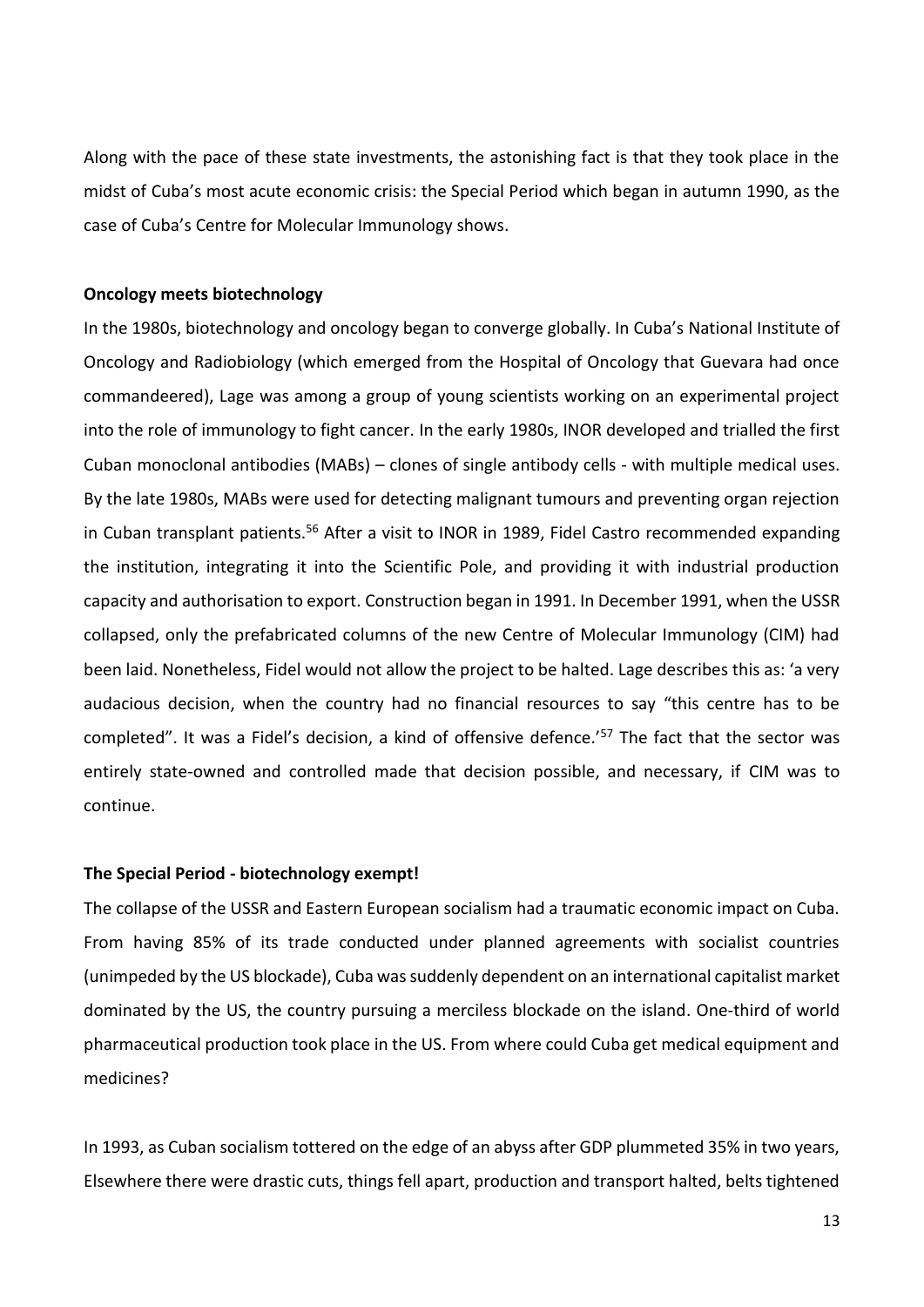and scarcity appeared in almost every sector and space. In this context, the inherently high-risk nascent biotechnology sector was selected as one of three strategic economic sectors for investment, along with tourism and food production.

Between 1990 and 1996, another US \$1 billion (1.5% of Cuba's GNP) was invested into the Scientific Pole. It functioned as an incubator of medical science enterprises which were protected directly by the President's office during the Special Period. When the institutions began to export, that money was reinvested into them; a 'closed economic cycle' was created. Thus it was in the most difficult economic period that Cuban biotechnology flourished. The motivation was domestic public health benefits, explains Lage. 'And because of the US blockade. We could not afford expensive drugs, sometimes we could not get them even if we had all the money in the world, because they would not sell them'.<sup>58</sup> Elsewhere in Latin America, neoliberal structural adjustment programmes saw public health provision privatised and rolled back in the 1990s, but the Cuban government held steadfast to its social-welfare orientated centrally-planned economy.<sup>59</sup>

Gradually the dust covering the country's pharmacy shelves was replaced by Cuban manufactured 'biosimilars' - copies of traditional and biotechnological medicines, as Cuba's medical science sector was channelled to meet this need. Copying biotech products involves high-level science; to synthesise genes and introduce them into cells to clone them. Cuba's interferon, erythropoietin, the vaccine against Hepatitis B have all been 'copy products'. Homeopathic alternatives also claimed shelf space. The need for cheap generic drugs was international, so Cuba increased its pharmaceutical exports. By the mid-1990s, they were earning \$100 million a year.

#### **Biotechnology with Cuban characteristics**

The president of a multinational pharmaceutical company once told Lage that he was bound by his share-holders' interests. The director of CIM asked how many shareholders his company had. The answer was 300,000. Lage replied, 'well, I have 11 million. Our shareholders are all 11 million Cubans!'<sup>60</sup> Founded solely through state investment, with financing guaranteed through the state budget, the Cuban biopharma sector is state owned, with no private interests or speculative investments. Profit is not sought domestically, because the sector is completely integrated into the state-funded public health system. National health needs are prioritised. Medicines that Cuba cannot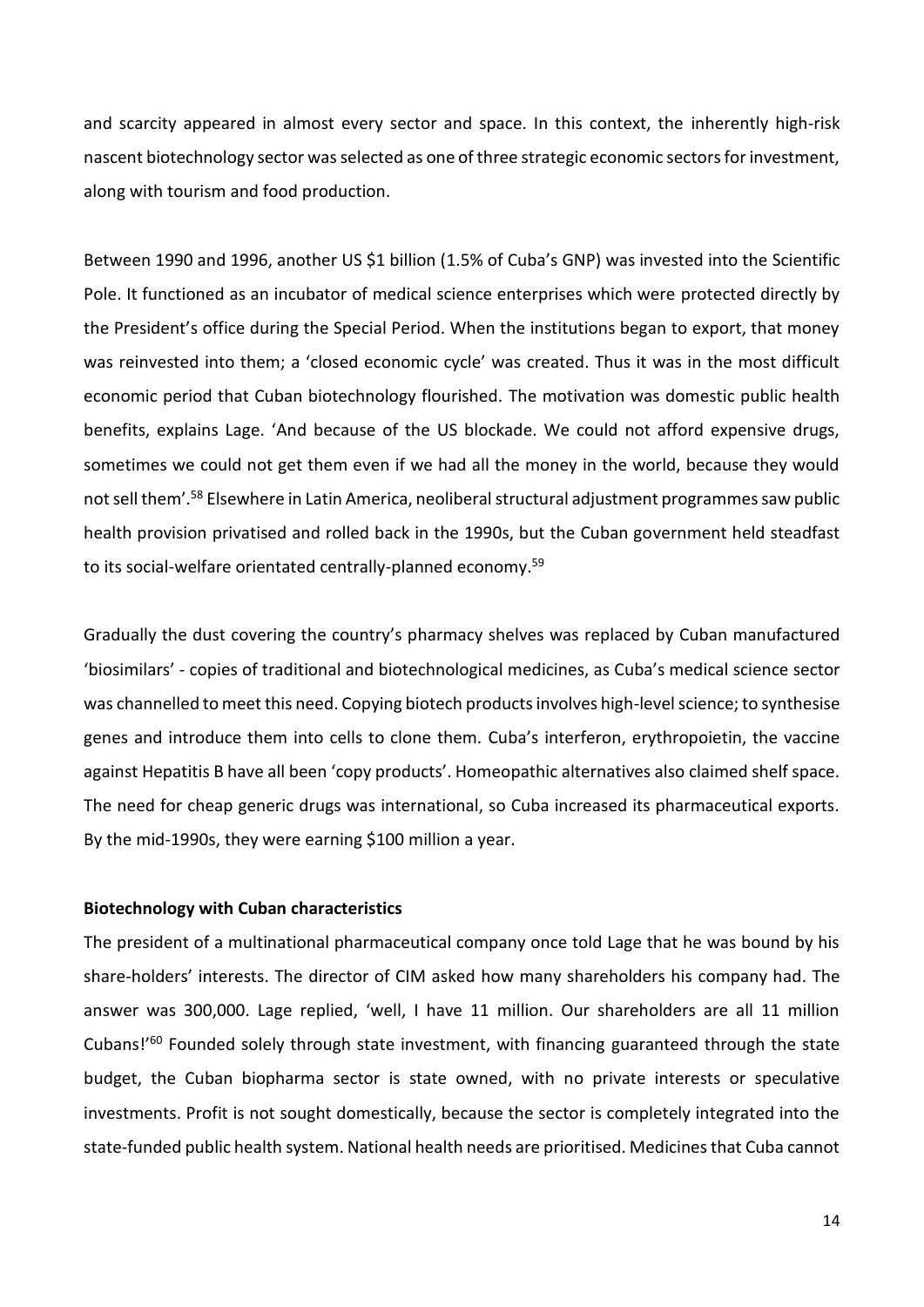afford, or cannot get access to because of the US blockade have to be produced domestically. Today, 517 of the 800 or so medicines consumed in Cuba are produced domestically, close to 70%.

Cooperation prevails over competition as research and innovations are shared between institutions. Teams of scientists are established to take a project through from basic science, to product-oriented research, to manufacturing and marketing; activities that are carried out by different businesses in most countries. Dr Kelvin Lee is the Chair of Immunology in Roswell Park Comprehensive Cancer Centre in Buffalo, New York, and is currently leading clinical trials on CIM's CIMAVax-EFG, a therapeutic cancer vaccine for patients with advanced lung cancer. <sup>61</sup> He highlights these 'striking' and 'unique' characteristics of the Cuban biotech sector: 'They start with identifying a need, then figure out the science to develop that in the lab, manufacture their agent, test it in the Cuban medical system and then commercialise it and sell it overseas. Their system is particularly nimble in that ability.' The disadvantage the Cubans face, he adds, is that they can't pursue thousands of good ideas and write off those which don't work as sunk costs. 'They don't have the resources to do that'.<sup>62</sup> Their access to capital is extremely limited. So what, then, have been fruits of this distinctive Cuban system?

## **The Cuban cure**

In 2015, the World Health Organisation announced that Cuba was first in the world to eliminate mother-to-child HIV transmission. Cuba has prevented an AIDS epidemic with domestically produced antiretroviral medicine that halts patient transmission, as if it were a vaccine. Cuba's mortality curve for AIDS continues to fall. The universal use of the CIGB's hepatitis B vaccine on new-borns means Cuba should be among the first countries free from Hepatitis B. This is one of the eight vaccines (out of 11 vaccines for 13 diseases) administered to Cuban children which are produced in Science City. Within ten years, 100 million doses of Cuba's Hep B vaccine were used around the world.

By 2017, CIGB employed 1,600 people and sold 21 products internationally. CIGB's portfolio of innovations with major public health implications includes Heberprot-P for diabetic foot ulcers, affecting some 422 million people worldwide, which reduces the need for amputations by 71%.<sup>63</sup> In ten years, 71,000 patients in Cuba have been treated with Heberprot-P plus 130,000 people in 26 other countries. The CIGB also has products for the agricultural and food production sectors.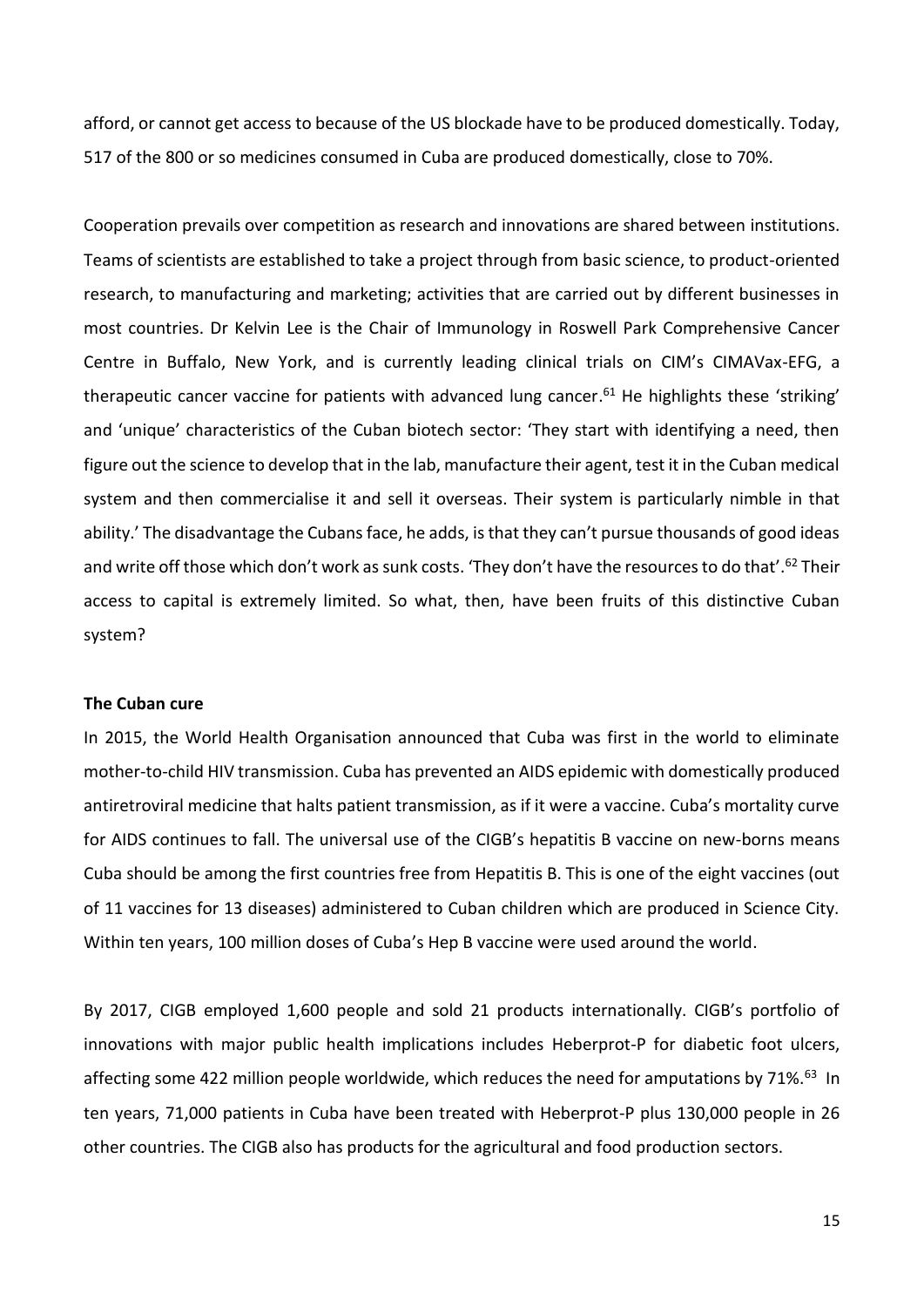Cuba was second in the Americas to achieve a complete congenital hypothyroidism screening programme, after Canada and before the United States. Cuba's Immunoassay Centre developed its own Ultramicroanalytic System (SUMA) equipment for prenatal diagnosis for congenital anomalies. Among other things, nearly 4 million babies have been tested for congenital hypothyroidism, which effects the production of thyroxine, a hormone needed for normal growth and development.<sup>64</sup> Treatment is easy and cheap. 'Since this system was introduced some children who would have had problems with mental development are in the universities' (Lage). In 2017, the Immunoassay Centre had 418 workers producing 57 million tests per year for 19 different conditions, including Hepatitis B and C, dengue fever, cystic fibrosis, Chagas disease, leprosy and HIV.

Cuba's Centre for Neuroscience is developing cognitive and biomarker tests for early screening of Alzheimer's disease. They have developed a hearing aid for children that costs just (US) \$2, a fraction of the cost in the US and Europe, made to individual specification using a 3D printer.<sup>65</sup>

Cuban professionals have received ten gold medals from the World Intellectual Property Organisation (WIPO) over 26 years. The first was in 1989 for the Meningitis B vaccine; another was for the *Haemophilus influenza* type b (Hib) vaccine,<sup>66</sup> the result of a collaboration with the University of Ottawa; also for Heberprot-P; and Itolizumab for treating psoriasis.<sup>67</sup> By summer 2017, the Cuban biotech sector boasted 182 inventions with 543 patents granted in Cuba, 1816 patents abroad and 2336 patent applications.<sup>68</sup> Its products were marketed in 49 countries and it had partnerships with nine countries in the global south. Cuba's pharmaceutical industry has the capacity for large-scale production of Cuban and generic drugs for export cheaply to developing countries.

CIM's focus is on biotechnology of mammalian cells; monoclonal antibodies and cancer vaccines. Cancer is the biggest cause of death for under 65 year olds in Cuba, and second only to heart disease for over 65s. By summer 2017 CIM had 1,100 employees, 4 manufacturing facilities, 25 products in the pipeline, 6 registered products, exported to 30 countries, had 5 joint-venture companies abroad, 45 patented inventions, and 750 patents abroad. Over 90,000 Cubans had been treated by CIM products. Among CIM's most exciting innovations is CIMAvax: EFG, the lung cancer immunotherapy.

The term 'cancer' refers to a group of diseases involving abnormal cell growth with the potential to invade or spread to other parts of the body. Epidermal growth factor, or EFG, is a cellular protein that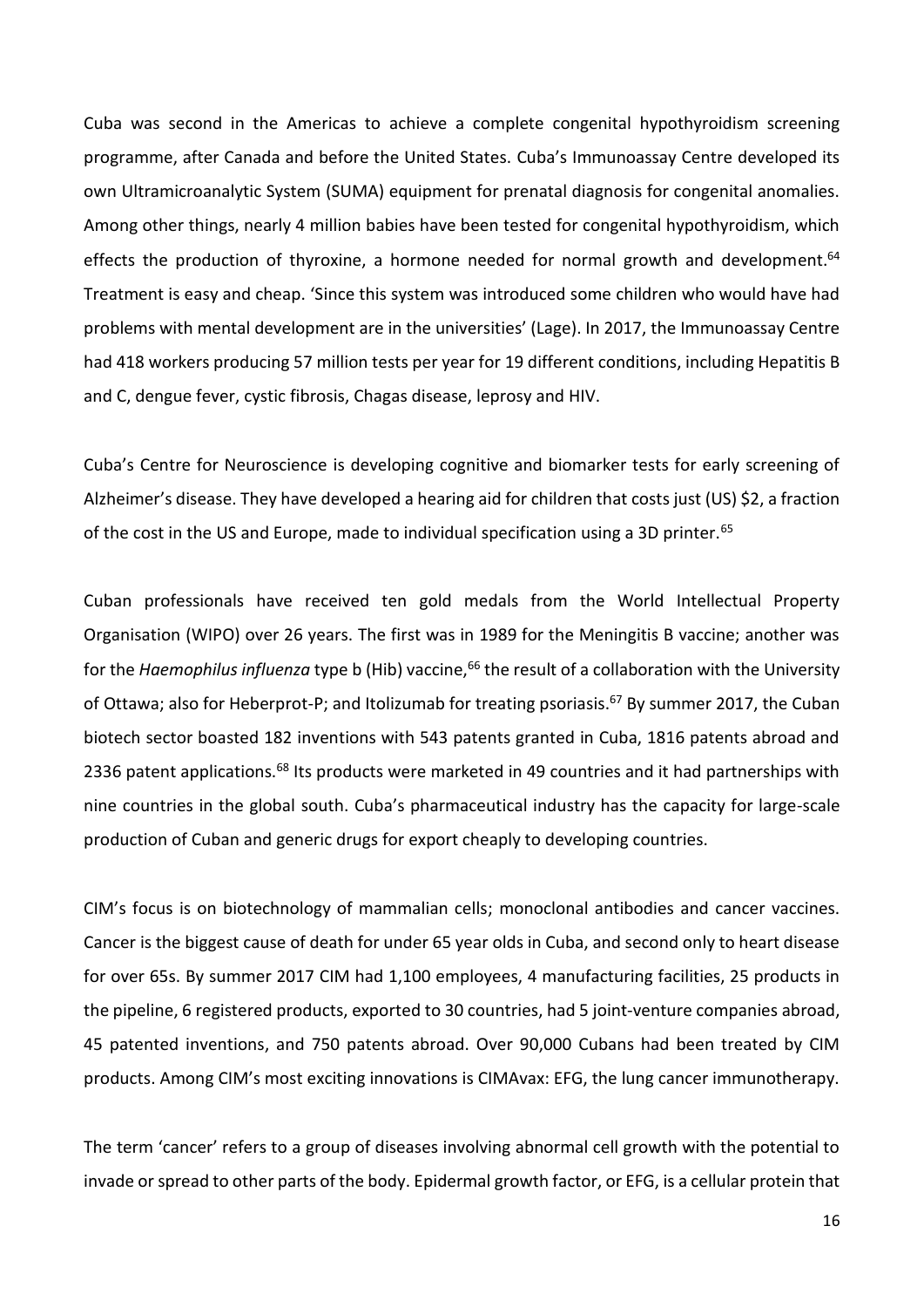stimulates cell growth by binding to cells via epidermal growth factor receptors (EGFRs) on the cell surface. Back in 1984, Lage and the scientists at INOR were first in the world to describe the role of EGFRs in breast cancer: EGFRs were over-expressed in 60% of human breast tumours. They discovered that EGF was rapidly distributed, reached tumour cells and recognised specific cell membrane receptors. Lage reported: 'These results suggest that high doses of EGF could eventually be used for inhibition of the cell proliferation in some tumours.' Up until that point, EFG had been seen as part of the cancer problem; it nourishes tumours yet is natural to the body so it does not trigger the immune system. The Cubans were proposing to use human EFG as part of the solution: as an active agent that could be used to interfere with the normal, cancer-producing binding of EFG to its receptor – the EFGR. $^{69}$ 

It is because the immune system struggles to recognise cancer as foreign to the body, that immunology therapy to combat cancer had proven so difficult. CIM wanted to use EFG to 'train' the body to respond to EFG and so produce cancer-specific antibodies. No other cancer researchers had managed it. This therapy would require one or two doses of a vaccine which would be cheap to develop and could be delivered through primary health care. This suits for the Cuban medical system. However, because it does not involve a lengthy course of expensive therapy in high-tech institutions, it is arguably antithetical to the profit-motivated interests of the global biopharma corporations. CIMAVax built on the Cuban therapeutic expertise of the vaccinologists at the Finlay Institute (Meningitis B) and the CIGB's work on recombinant protein from Neisseria meningitides bacteria P64 K. By using P64 K as a carrier protein with which to introduce EFG into patient's body, the researchers at CIM broke the body's tolerance to its own EFG.<sup>70</sup> The results are a vaccine that helps the body to help itself. Dr Kelvin Lee points out that the Cubans 'designed their lung cancer vaccine to actually be useful in things like colon cancer, head and neck cancer, breast cancer, pancreatic cancer. It has broad applicability.<sup>'71</sup> The Roswell Park/CIM joint venture, Innovative Immunotherapy Alliance, will be investigating some of these additional potentials.

These biotech achievements are accompanied by demographic ones. Most employees in Cuba's medical science centres are the children and grandchildren of workers and peasants, beneficiaries of Cuba's free education system. Today, 66% of Cuba's science and technology personnel are women.<sup>72</sup> The inordinate additional burdens imposed on the sector by the unrelenting and extensive US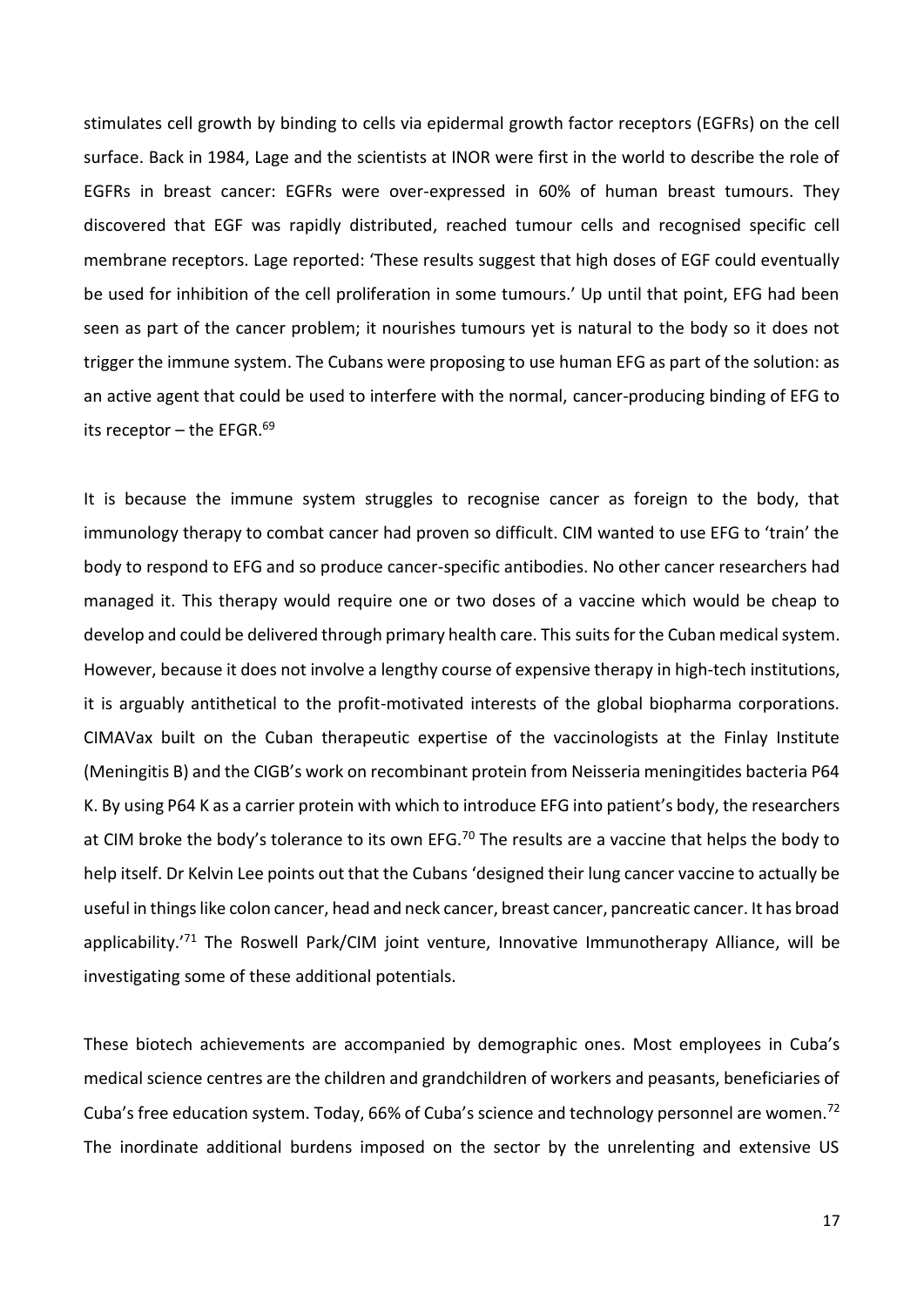blockade has undoubtedly impoverished Cuba, denying the island access to resources, markets and knowledge transfers. But it has also fostered resilience and creativity in Cuban scientists.<sup>73</sup>

#### **BioCubaFarma**

In 2012, BioCubaFarma was created as a kind of 'holding company' for the pharmaceutical and biotechnology sectors. It integrated 38 companies, 60 manufacturing facilities and 22,000 workers, almost one-third of them scientists and engineers. By 2017, BioCubaFarma was exporting to nearly 50 countries with over 2,000 patents granted abroad. This reorganisation of Cuban medical science is integral to the broader restructuring of the Cuban economy under the 'guidelines for updating the economic and social model'. The economic reforms, which were initially introduced in 2011, confirm a key role for the biopharma sector in the national development plan. But only 1% of the nearly 3,000 Cuban state enterprises export innovative scientific products. How can this sector expand without the kind of speculative private investment and profit-motivated competition which characterises the capitalist biotech industry?

Lage conceptualises 'high-tech socialist state enterprises' in Cuba, requiring a distinct regulatory framework from the 'budgeted sector' (health, education and other social provisions funded entirely by state budget) and the state enterprise sector (state owned and expected to contribute towards the national coffers).<sup>74</sup> There is commitment to maintain biotechnology institutions under state control, with state investment for scientific research, with the sector increasingly contributing to economic growth through the export of high value-added products in a context of a state-monopoly over foreign trade. This requires strengthening of the integration between science and production, research institutions and universities and the promotion of the close-cycle of production.

### **Cuban biotech exports**

Several global biopharma corporations have demonstrated interest in Cuban biotech products, but the US blockade, and the threat of receiving a huge fine, has largely proven an effective disincentive. Cuban collaborations with the global south have been more successful, in terms of exports and joint ventures. The knowledge economy in small countries has to be developed on the basis of exports, because domestic demand is insufficient. Between 2008 and 2013, Cuban biotech sales earned \$2.5 billion USD.<sup>75</sup> By 2017, this had risen to \$500,000 annually. The low cost of Cuba's biopharma exports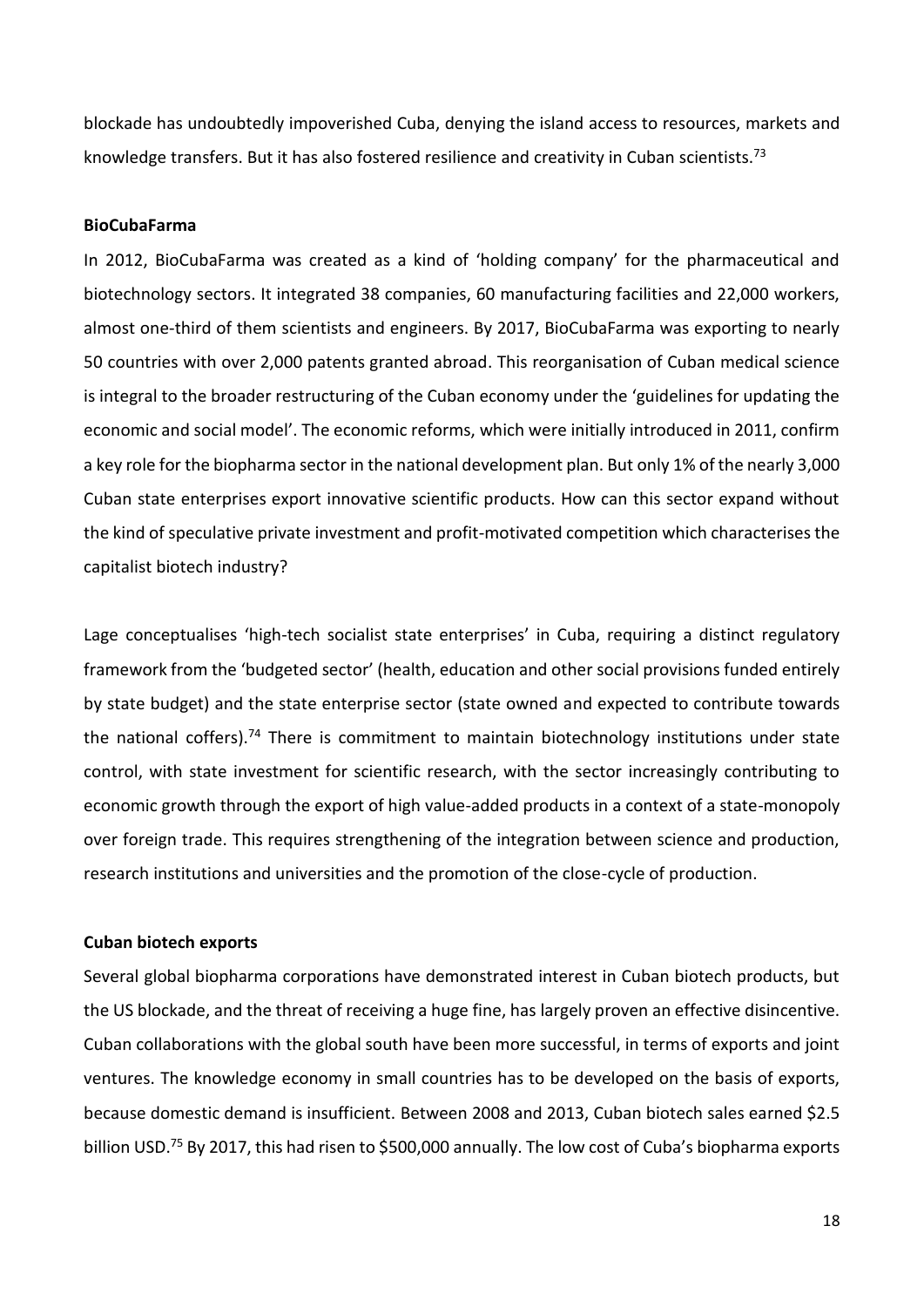is an incentive for governments in the global south to pursue deals. CIMAvax costs \$1 per shot to manufacture, much cheaper than alternative lung cancer treatments.

The sector has also established joint ventures with foreign (state) companies. By 2017, the Cuban biotech sector had joint ventures operating in Brazil, China, Venezuela, Algeria, South Africa, Vietnam, India, Thailand and Iran. CIM alone has three joint ventures in China, manufacturing, variously, monoclonal antibodies and therapeutic cancer vaccines, recombinant proteins and biotech products for agriculture. Lage boasts that China - a country with 1 billion inhabitants, which produces aeroplanes and heavy industry - made its first monoclonal antibodies with Cuban technology.<sup>76</sup> The CIGB also has two joint ventures with China. A Cuba-China workgroup oversees the collaboration between the two countries. CIM also has two marketing joint-ventures, in Spain, for therapeutic cancer vaccines, and in Singapore for monoclonal antibodies. Another mixed enterprise is being set up in Russia.

The first Cuban patents are expiring, and the race is on to produce new innovative products. Globally, the average annual costs of research and development for new drugs is increasing. Between the 1980s and 2006 it increased 7.4%.<sup>77</sup> A 2014 report calculated the cost of developing a prescription drug that gains market approval at \$2.6 billion, a 145% increase over their previous estimate in 2003.<sup>78</sup> Cuba is now bidding for substantial foreign investment in its biopharma industry.<sup>79</sup> However, there is no intention to relinquish state ownership of the sector, or to privatise it in any other form. The Cuban government does not want foreigners to fund innovations, thus claiming a stake in them. It wants investment in creating its industrial production capacity and it needs partners to help insert Cuban products into the global market, subverting the US blockade and increasing export earnings.

In the process of unravelling the US-Cuban rapprochement, on 8 November 2017, US President Trump's administration published a list of Cuban entities and sub-entities which US citizens and businesses are prohibited from engaging. This placed the breaks on new cooperation with the US, and because of the extraterritorial character of the blockade, with its European allies too. However, the insertion of a 'grandfather' clause meant that collaborations licensed under Obama, like the one between CIM and Roswell Park, can continue. There are ways and means around these regulations, even for US businesses, if they are determined. And given Cuban medical science breakthroughs on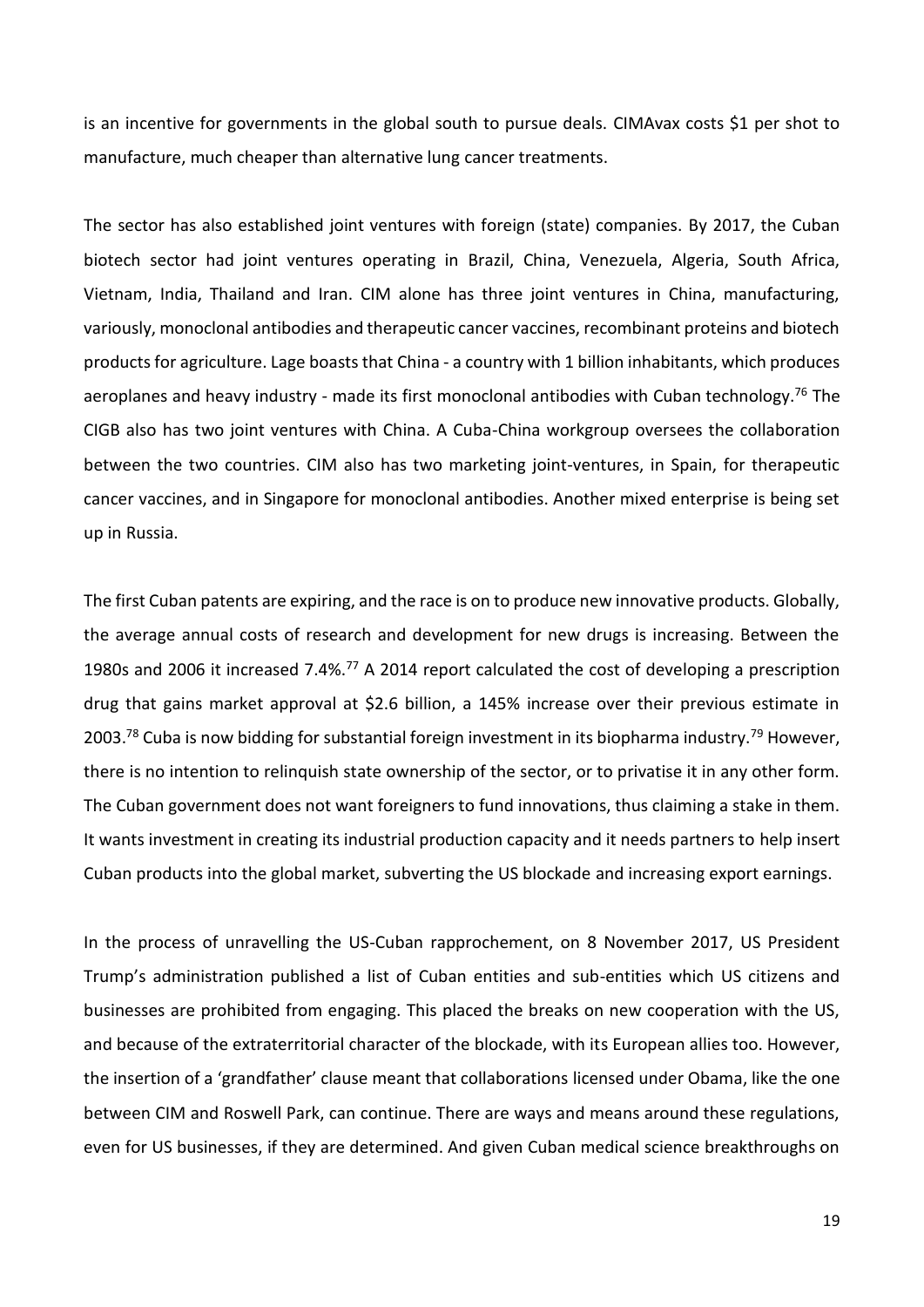some key global health issues, such as cancer, HIV and AIDs, hepatitis and infectious diseases, it is likely they will find increasing incentives to do so.

#### **Conclusion**

**.** 

With increasing frequency, Cuba's biotech breakthroughs are making global headlines. Cuba's biotechnology success can be understood in the context of the post-1959 commitment to highstandard, universal free public health and education, which created a 'critical mass' of medical scientists. It also reflects the political will of the country's leadership, particularly Fidel Castro, to develop science and technology as a means to socioeconomic development. It builds on a long history of infectious disease research and vaccinations. The US blockade also imposed the need to meet domestic demand for medical products with domestic production. The question of state control in a planned economy is also key. The flow between universities, research centres, medical science enterprises and the public health system is far more fluid than elsewhere, precisely because there is no proprietor-based conflicts of interest. The state controls production and distribution, equally of scientists and researchers as of medical products and innovations.

Research demonstrating the 'inseparability of the biotechnology industry and the state…in the US and elsewhere',<sup>80</sup> highlights that the curious case of Cuba's biotech revolution is about far more than government support for the sector. The US government supports the biopharma sector with publicresearch funding, legislation and patenting laws. It has also fostered the venture capital sector, on which biotech firms principally rely, through favourable monetary and fiscal policies and regulations. In the US, the danger is that the private interests of venture capitalists obstruct medical science innovations which would bring public health benefits globally. In Cuba, the challenges are accessing capital and navigating the US blockade which obstructs access to foreign biopharma partners, export markets, and patents and resources from around the world.

<sup>&</sup>lt;sup>1</sup> Notable exceptions include work by historians of science Angelo Baracca and Rosella Franconi, for example, 'Cuba: the strategic choice of advanced scientific development, 1959-2014', *Sociology and Anthropology* 5, 4 (2017): 290-302; political geographer Simon M Reid-Henry, *The Cuban Cure: Reason and Resistance in Global Science*, (Chicago: The University of Chicago Press, 2010); and in the area of innovation theory, Andrés Cárdenas, *The Cuban Biotechnology*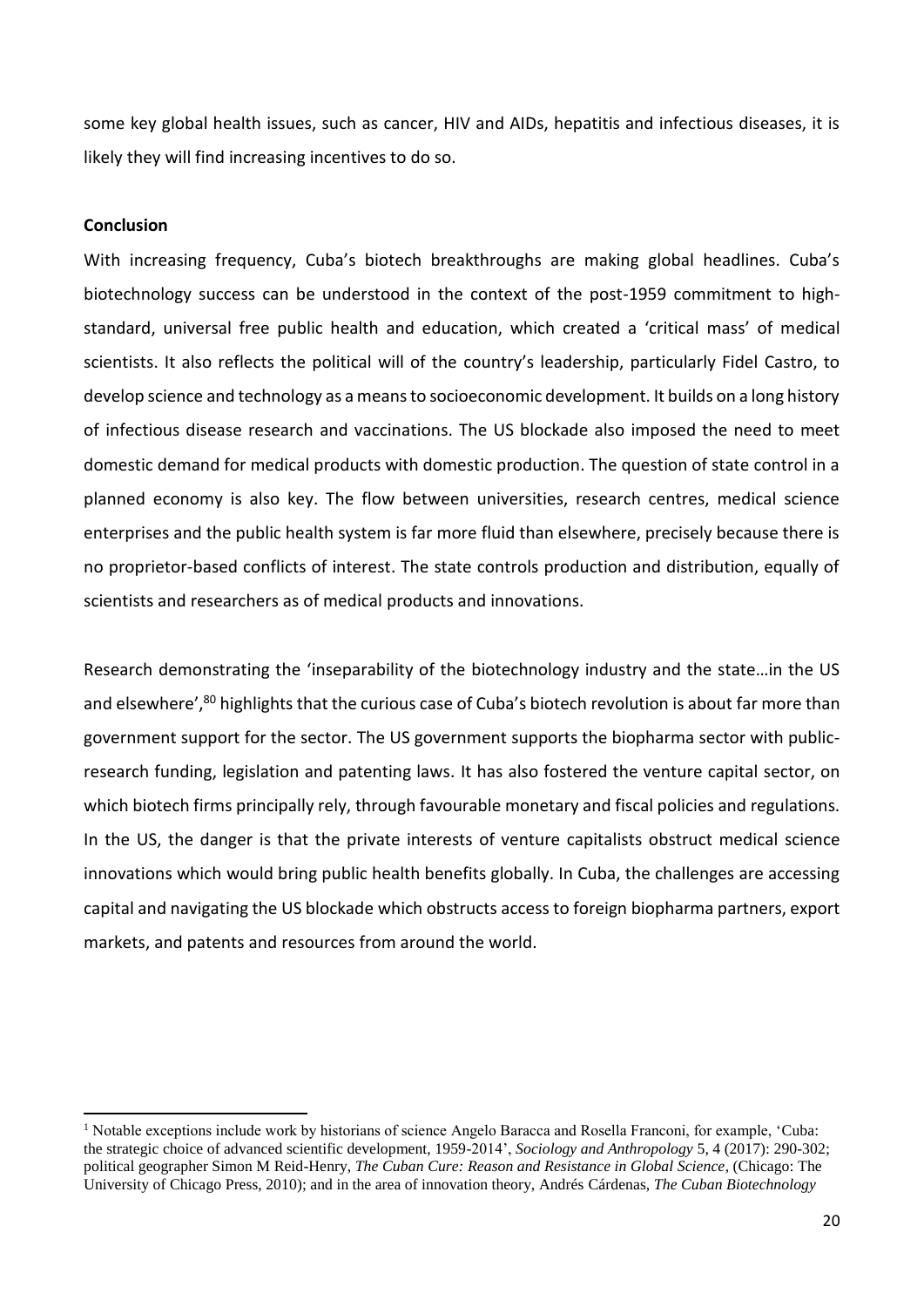*Industry: Innovation and universal health care*, 2009.

https://pdfs.semanticscholar.org/df8b/95006fb835075a7b50a51cf3f61273b00304.pdf. Cuban medical scientists contribute to international journals, but these provide technical rather than historical accounts.

<sup>2</sup> For example, Christian Zeller, 'The Pharma-biotech Complex and Interconnected Regional Innovation Arenas', *Urban Studies* 47, 13 (2010): 2867–2894.

<sup>3</sup> Lara V Marks, *The Lock and Key of Medicine: Monoclonal Antibodies and the Transformation of Healthcare*, (New Haven and London: Yale University Press, 2015).

<sup>4</sup> Cárdenas, *Cuban Biotechnology*, 7.

**.** 

<sup>5</sup> Cárdenas, *Cuban Biotechnology*, 1.

<sup>6</sup> I am grateful to the anonymous reviewer who highlighted this element as decisive.

<sup>7</sup> Ernesto Lopez Mola, Ricardo Silva, Boris Acevedo, José A Buxadó, Angel Aguilera, and Luis Herrera, 'Biotechnology in Cuba: 20 years of scientific, social and economic progress', *Journal of Commercial Biotechnology*, 13, 1 (2006), 1-11. 8 Joseph Cortright and Heike Mayer, *Signs of Life: The Growth of Biotechnology Centres in the US,* (Massachusetts: The Brookings Institution Center on Urban and Metropolitan Policy, 2002): 6.

<sup>9</sup> Agustín Lage, Director of Cuba's Centre for Molecular Immunology, interview with the author in Havana, Cuba, 7 July 2017.

<sup>10</sup> The focus in this article is biotechnology for human healthcare, not animal healthcare or agriculture where Cuba also boasts some innovative developments.

<sup>11</sup> Halla Thorsteinsdóttir, Tirso Saenz, Uyen Quach, Abdullah S Daar and Peter A Singer, 'Cuba – innovation through synergy', *Nature Biotechnology*, 22, (2004): 21.

<sup>12</sup> Cortright and Mayer, *Signs of Life*, 14.

<sup>13</sup> Zeller, *Pharma-Biotech Complex*, 2889.

<sup>14</sup> Cortright and Mayer, *Signs of Life,* 3.

<sup>15</sup> Zeller, *Pharma-Biotech Complex*, 2883.

<sup>16</sup> Cortright and Mayer, *Signs of Life,* 33.

<sup>17</sup> Lazonick and Tulum, 'US biopharmaceutical finance and the sustainability of the biotech business model', *Research Policy* 40 (2011), 1182.

<sup>18</sup> Lazonick and Tulum, *US biopharmaceutical finance*, 1170.

<sup>19</sup> Cortright and Mayer, *Signs of Life,* 8.

<sup>20</sup> Lazonick and Tulum, *US biopharmaceutical finance,* 1170; Gary Pisano, *Science Business: The Promise, the Reality, and the Future of Biotech*, (Boston, MA: Harvard Business School Press, 2006).

<sup>21</sup> Cortright and Mayer, *Signs of Life,* 19.

<sup>22</sup> Cortright and Mayer, *Signs of Life,* 9.

<sup>23</sup> Lazonick and Tulum, *US biopharmaceutical finance,* 1172.

<sup>24</sup> Zeller, *Pharma-Biotech Complex*, 2870.

<sup>25</sup> Cortright and Mayer, *Signs of Life,* 9.

<sup>26</sup> Lazonick and Tulum, *US biopharmaceutical finance,* 1180.

<sup>27</sup> Lazonick and Tulum, *US biopharmaceutical finance,* 1176.

<sup>28</sup> Lazonick and Tulum, *US biopharmaceutical finance,* 1178.

<sup>29</sup> The Institute of Research in Chemistry (1848); the Observatory of Meteorology and Physics (1856); and the Royal Academy of Medical, Physics and Natural Sciences (1861), founded by the Spanish queen's decree.

The word 'Royal' was dropped in 1902 following Cuban 'independence'.

<sup>30</sup> US President Obama acknowledged Finlay's contribution when he announced rapprochement between the US and Cuba, 17 December 2014. https://obamawhitehouse.archives.gov/the-press-

office/2014/12/17/statement-president-cuba-policy-changes

<sup>31</sup> Many Cubans refer to this period as the 'Pseudo-Republic' as US domination of the island effectively turned it into a semi-colony or dependency.

<sup>32</sup> This and following information draws on Theodore MacDonald, *Hippocrates in Havana: Cuba's Health Care System* (Mexico: Bolivar Books, 1995), 15-79.

<sup>33</sup> International Bank for Reconstruction and Development (IBRD) in collaboration with the Government of Cuba, *Report of the Mission to Cuba* (Washington DC: Office of the President, 1951), 223.

 $34$  31% of Cubans over six years old had no schooling; another 29.4% had three years' schooling or less. In rural Cuba, 41.7% of over-ten year olds were illiterate.

<sup>35</sup> C. William Keck and Gail A. Reed, 'The Curious Case of Cuba', *American Journal of Public Health* 102, 8 (2012).

<sup>36</sup> Baracca and Franconi, *Cuba: strategic choice*, 9; MacDonald, *Hippocrates in Havana*, 28.

<sup>37</sup> See Yaffe, *Che Guevara: the Economics of Revolution* (London: Palgrave Macmillan, 2009), 163-198.

<sup>38</sup> Tirso Sáenz, interview with the author in Havana, 20 February 2006.

<sup>39</sup> The farm was called Ciro Redondo after a fallen Rebel Army captain from Guevara's column.

<sup>40</sup> Yaffe, *Che Guevara*, 188-190.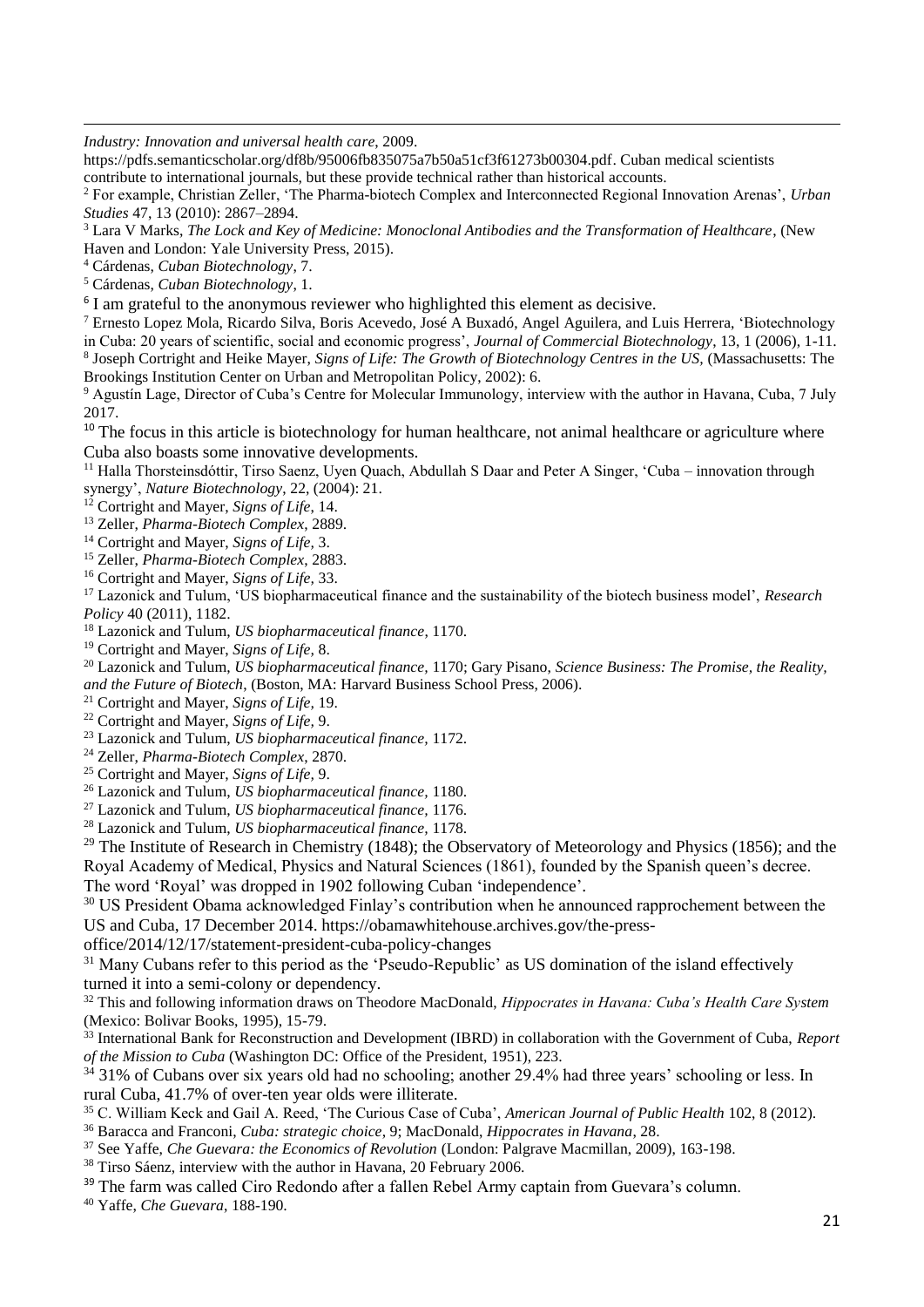**.** <sup>41</sup> José Luis Rodríguez, former Minister of the Economy, interview with author in Havana, 20 December 2016.

<sup>44</sup> Reid-Henry, *Cuban Cure,* 26. Biological sciences stagnated in the USSR from the 1920s to the mid-1960s, under the influence of Trofim Lysenko. In 1948, the study of genetics was outlawed. See Reid-Henry, *Cuban Cure*, 26.

<sup>45</sup> Information from Baracca & Franconi, *Cuba: Strategic Choice*; Idania Caballero Torres and Lien Lopez Matilla, *La historia del CIM contada por sus trabajadores*', unpublished paper, 2017. Lage, *interview*; and Reid-Henry, *Cuban Cure*. <sup>46</sup> New York Times, 'Epidemic in Cuba sets off dispute with US', 6 September, 1981.

[www.nytimes.com/1981/09/06/world/epidemic-in-cuba-sets-off-dispute-with-us.html](http://www.nytimes.com/1981/09/06/world/epidemic-in-cuba-sets-off-dispute-with-us.html) (last accessed 29/11/18) <sup>47</sup> Fidel Castro, 26 July 1981, cited by New York Times, *Epidemic in Cuba*.

<sup>48</sup> Marieta Cabrera, 'La ciencia desnuda un crimen contra Cuba', *Bohemia*, 29 January 2016.

[http://bohemia.cu/ciencia/2016/01/la-ciencia-desnuda-un-crimen-de-ee-uu-contra-cuba-en-1981/.](http://bohemia.cu/ciencia/2016/01/la-ciencia-desnuda-un-crimen-de-ee-uu-contra-cuba-en-1981/) The study states: 'Cuban researchers were able to amplify and sequence the full genome of the original strains obtained in different moments of the epidemic in 1981, using bioinformatic tools…'

<sup>49</sup> Caballero Torres y Lopez Matilla, *Historia del CIM,* 10

<sup>50</sup> Reid-Henry, *Cuban Cure,* 47.

<sup>51</sup> Meningococcal disease is one of a group of bacteria responsible for the life-threatening infections meningococcal meningitis and meningococcal septicaemia. Untreated, these conditions can kill within 24 hours. 10% of survivors suffer serious, long-term disabilities, including brain damage. Meningococcal disease is among the top ten global causes of death due to infection. There are 13 different forms of the disease but serogroups A, B and C are by far the most common. According to the World Health Organisation there are up to 25,000 meningococcal deaths every year in Africa.

 $52$  Dr Gustavo Sierra cited in 'Meningitis B – Cuba', documentary posted by Journeyman Pictures, posted 25 Janurary 200[8 www.youtube.com/watch?v=rgQZhTg04IM](http://www.youtube.com/watch?v=rgQZhTg04IM)

<sup>53</sup> Despite this, Cuba's achievement has been ignored or censored in Britain. In September 2015 when the NHS introduced a new Meningitis B vaccine for babies it claimed the vaccine: 'makes England [sic] the first country in the world to offer a national, routine and publicly funded MenB vaccination programme' (NHS Choices https://assets.publishing.service.gov.uk/government/uploads/system/uploads/attachment\_data/file/448820/PH E\_9402\_VU230\_June\_2015\_12\_web.pdf). The then-British Health Secretary Jeremy Hunt repeated the claim. Until 2014, only Cuba had developed a safe and effective Meningitis B vaccine and millions of people in Cuba and around the world had benefited.

<sup>54</sup> Agustin Lage, *Interview,* 2017.

<sup>55</sup> This occurred during a period in Cuba known as Rectification from the mid-to-late 1980s, during which Fidel Castro pulled Cuba away from the Soviet economic management model, fostering innovative science and technologies instead of the heavy industries the Soviet's recommended.

<sup>56</sup> The first monoclonal antibody registered for cancer treatment in the US was 1997.

<sup>57</sup> Lage, *Interview*, 2017.

<sup>58</sup> Lage, *Interview*, 2017.

<sup>59</sup> Helen Yaffe, 'Cuban Development: Inspiration to the ALBA-TCP' in Thomas Muhr (ed.), *Counter- Globalization and Socialism in the 21st Century: the Bolivarian Alliance for the Peoples of Our America* (London: Routledge), 101-118. <sup>60</sup> Lage, *Interview*, 2017.

<sup>61</sup> Roswell Park received a US government licence to pursue collaboration with Cuba and trials were authorised in the brief period of improved relations towards the end of Obama's presidency.

 $62$  Dr Kelvin Lee, Chair of Immunology in Roswell Park Comprehensive Cancer Centre in Buffalo, New York, Interview with the author via Skype, 3 October 2017.

<sup>63</sup> Given this ratio, 52,000 amputations which take place annually in the US due to diabetic foot ulcers could be prevented.

<sup>64</sup> Orfilio Peláez, 'The jewel that Fidel conceived', *Granma*, 7 September 2017, http://en.granma.cu/cuba/2017-09- 07/the-jewel-that-fidel-conceived.

<sup>65</sup> Sara Reardon, 'Can Cuban Science go Global?' in *Nature,* 29 September 2016.

www.scientificamerican.com/article/can-cuban-science-go-global/

<sup>66</sup> *Haemophilus influenza* type b (Hib) is a bacteria responsible for severe pneumonia, meningitis and other invasive diseases almost exclusively in children aged less than 5 years.

 $67$  Similarly to Heberprot-P, over 100,000 patients worldwide have benefited from using Itolizumab.

<sup>68</sup> This pales into insignificance in comparison to the US, however, where some 5,500 patents are awarded annually according to Cortright and Mayer, *Signs of Life,* 9

<sup>42</sup> Lopez Mola, *Biotechnology in Cuba*, 2.

<sup>43</sup> MacDonald, *Hippocrates in Havana,* 143.